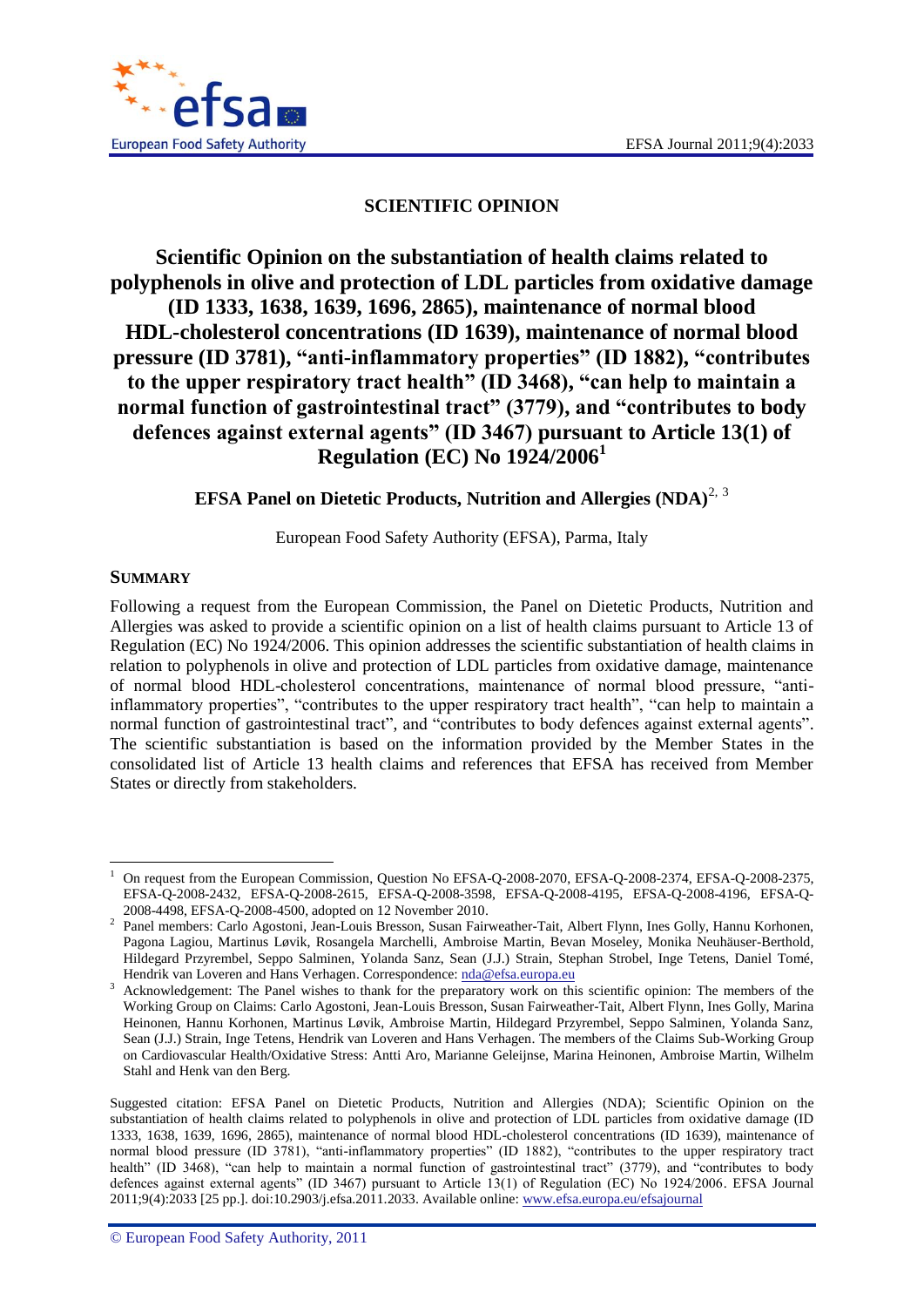

The food constituent, which is the subject of the health claims, is polyphenols (e.g. hydroxytyrosol and oleuropein complex) in olive (olive fruit, olive mill waste waters or olive oil, *Olea europaea* L. extract and leaf).

The Panel considers that polyphenols in olive (olive fruit, olive mill waste waters or olive oil, *Olea europaea* L. extract and leaf) standardised by their content of hydroxytyrosol and its derivatives (e.g. oleuropein complex) are sufficiently characterised in relation to the claimed effects.

#### **Protection of LDL particles from oxidative damage**

The claimed effects are "reduces oxidative stress", "antioxidant properties", "lipid metabolism", "antioxidant activity, they protect body cells and LDL from oxidative damages", and "antioxidant properties". The target population is assumed to be the general population. In the context of the proposed wordings, the Panel assumes that the claimed effects refer to the protection of low-density lipoproteins (LDL) particles from oxidative damage. The Panel considers that protection of LDL particles from oxidative damage may be a beneficial physiological effect.

In weighing the evidence, the Panel took into account that a well conducted and powered study, and two smaller-scale studies, showed a dose-dependent and significant effect of olive oil polyphenol consumption (for three weeks) on appropriate markers of LDL peroxidation (oxLDL), that these results were supported by one short-term and one acute study, and by supportive markers of LDL peroxidation (conjugated dienes, *ex vivo* resistance of LDL to oxidation) going in the same direction, and that evidence for a biologically plausible mechanism by which olive oil polyphenols could exert the claimed effect has been provided.

On the basis of the data presented, the Panel concludes that a cause and effect relationship has been established between the consumption of olive oil polyphenols (standardised by the content of hydroxytyrosol and its derivatives) and protection of LDL particles from oxidative damage.

The Panel considers that in order to bear the claim, 5 mg of hydroxytyrosol and its derivatives (e.g. oleuropein complex and tyrosol) in olive oil should be consumed daily. These amounts, if provided by moderate amounts of olive oil, can be easily consumed in the context of a balanced diet. The concentrations in some olive oils may be too low to allow the consumption of this amount of polyphenols in the context of a balanced diet. The target population is the general population.

#### **Maintenance of normal blood HDL-cholesterol concentrations**

The claimed effect is "lipid metabolism". The target population is assumed to be the general population. In the context of the proposed wording, the Panel assumes that the claimed effect refers to the maintenance of normal blood HDL-cholesterol concentrations. The Panel considers that maintenance of normal blood HDL-cholesterol concentrations (without increasing LDL-cholesterol concentrations) is a beneficial physiological effect.

In weighing the evidence, the Panel took into account that the results from the studies provided are inconsistent, and that no evidence for a biologically plausible mechanism by which olive oil polyphenols could exert the claimed effect has been provided.

On the basis of the data presented, the Panel concludes that the evidence provided is insufficient to establish a cause and effect relationship between the consumption olive oil polyphenols (standardised by the content of hydroxytyrosol and its derivatives) and maintenance of normal blood HDL-cholesterol concentrations.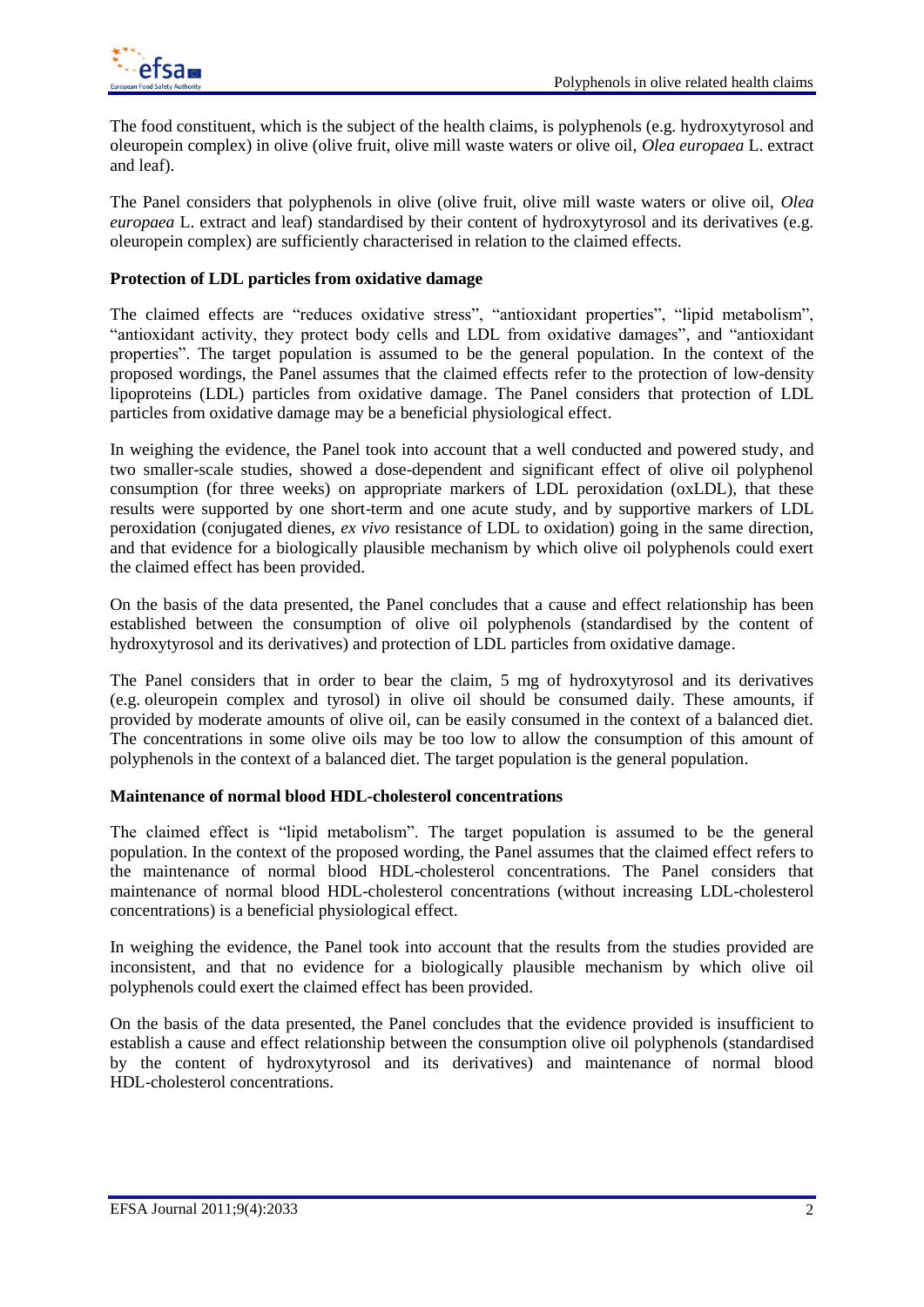

#### **Maintenance of normal blood pressure**

The claimed effect is "contributes to the maintenance of a normal blood pressure". The target population is assumed to be the general population. The Panel considers that maintenance of normal blood pressure is a beneficial physiological effect.

No human studies were provided from which conclusions could be drawn for the scientific substantiation of the claimed effect.

On the basis of the data presented, the Panel concludes that a cause and effect relationship has not been established between the consumption of polyphenols in olive (olive fruit, olive mill waste waters or olive oil, *Olea europaea* L. extract and leaf) standardised by the content of hydroxytyrosol and its derivatives (e.g. oleuropein complex) and maintenance of normal blood pressure.

#### **"Anti-inflammatory properties"**

The claimed effect is "a potent source of olive biophenols with anti-inflammatory properties". The target population is assumed to be the general population. In the context of the proposed wordings, the Panel considers that the claim refers to diseases such as osteoarthritis or rheumatoid arthritis, in which a reduction of inflammation would be a therapeutic target for the treatment of the disease.

The Panel considers that the reduction of inflammation in the context of diseases such as osteoarthritis or rheumatoid arthritis is a therapeutic target for the treatment of the disease, and does not comply with the criteria laid down in Regulation (EC) No 1924/2006.

#### **"Contributes to the upper respiratory tract health"**

The claimed effect is "contributes to the upper respiratory tract health". The target population is assumed to be the general population.

The claimed effect is not sufficiently defined and no clarification has been provided by Member States. The Panel notes that different health outcomes were mentioned in the information provided, and that it was not possible to establish which specific effect is the target for the claim.

The Panel concludes that the claimed effect is general and non-specific, and does not refer to any specific health claim as required by Regulation (EC) No 1924/2006.

#### **"Can help to maintain a normal function of gastrointestinal tract"**

The claimed effect is "can help to maintain a normal function of gastrointestinal tract". The target population is assumed to be the general population.

The claimed effect is not sufficiently defined and no clarification has been provided by Member States. The Panel notes that different health outcomes were mentioned in the information provided, and that it was not possible to establish which specific effect is the target for the claim.

The Panel concludes that the claimed effect is general and non-specific, and does not refer to any specific health claim as required by Regulation (EC) No 1924/2006.

#### **"Contributes to body defences against external agents"**

The claimed effect is "contributes to body defences against external agents". The target population is assumed to be the general population.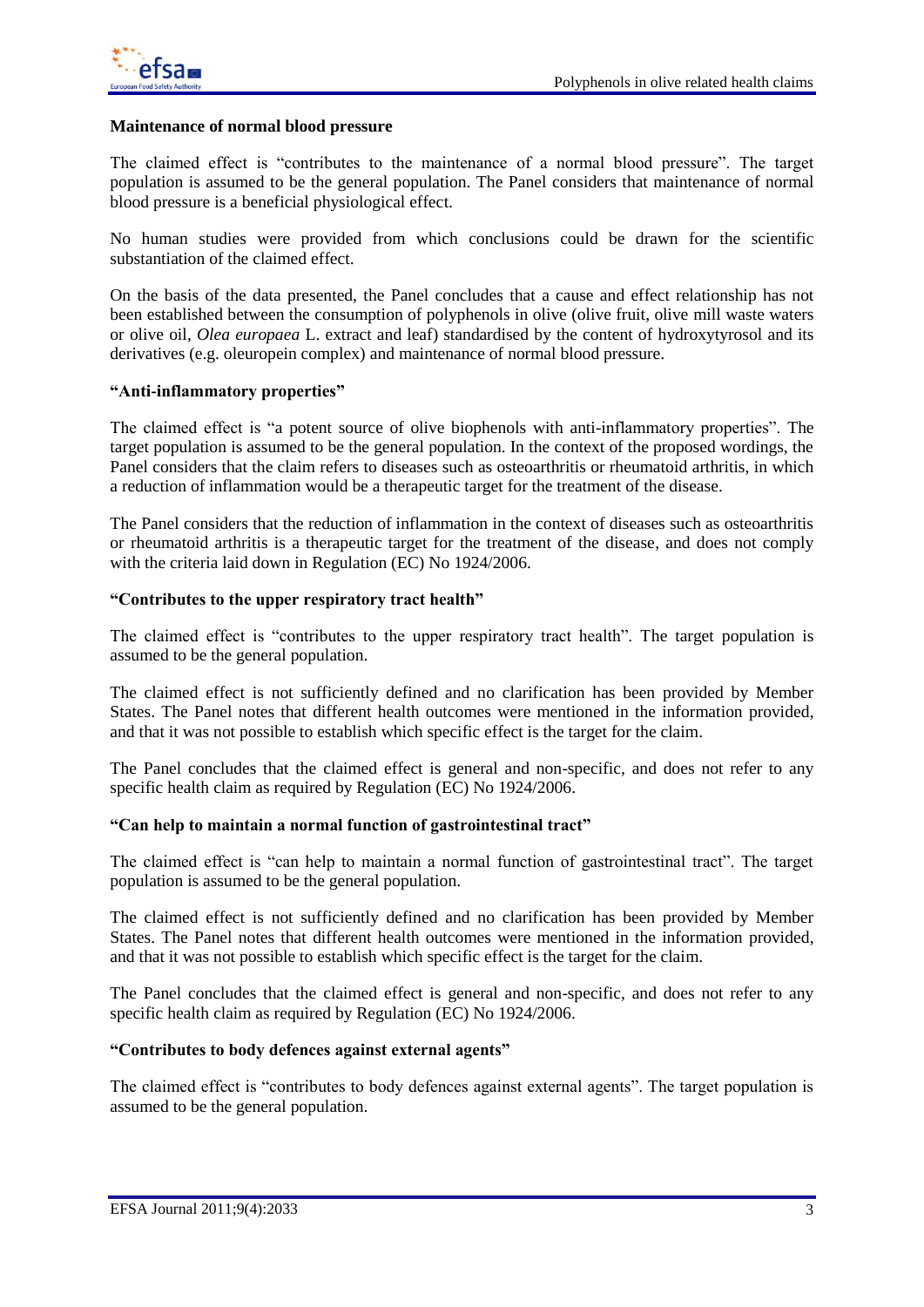

The claimed effect is not sufficiently defined and no clarification has been provided by Member States. The Panel notes that different health outcomes were mentioned in the information provided, and that it was not possible to establish which specific effect is the target for the claim.

The Panel concludes that the claimed effect is general and non-specific, and does not refer to any specific health claim as required by Regulation (EC) No 1924/2006.

### **KEY WORDS**

Olive, polyphenols, LDL, HDL, cholesterol, oxidative damage, blood pressure, inflammation, upper respiratory tract, gastrointestinal tract, body defences, external agents, health claims.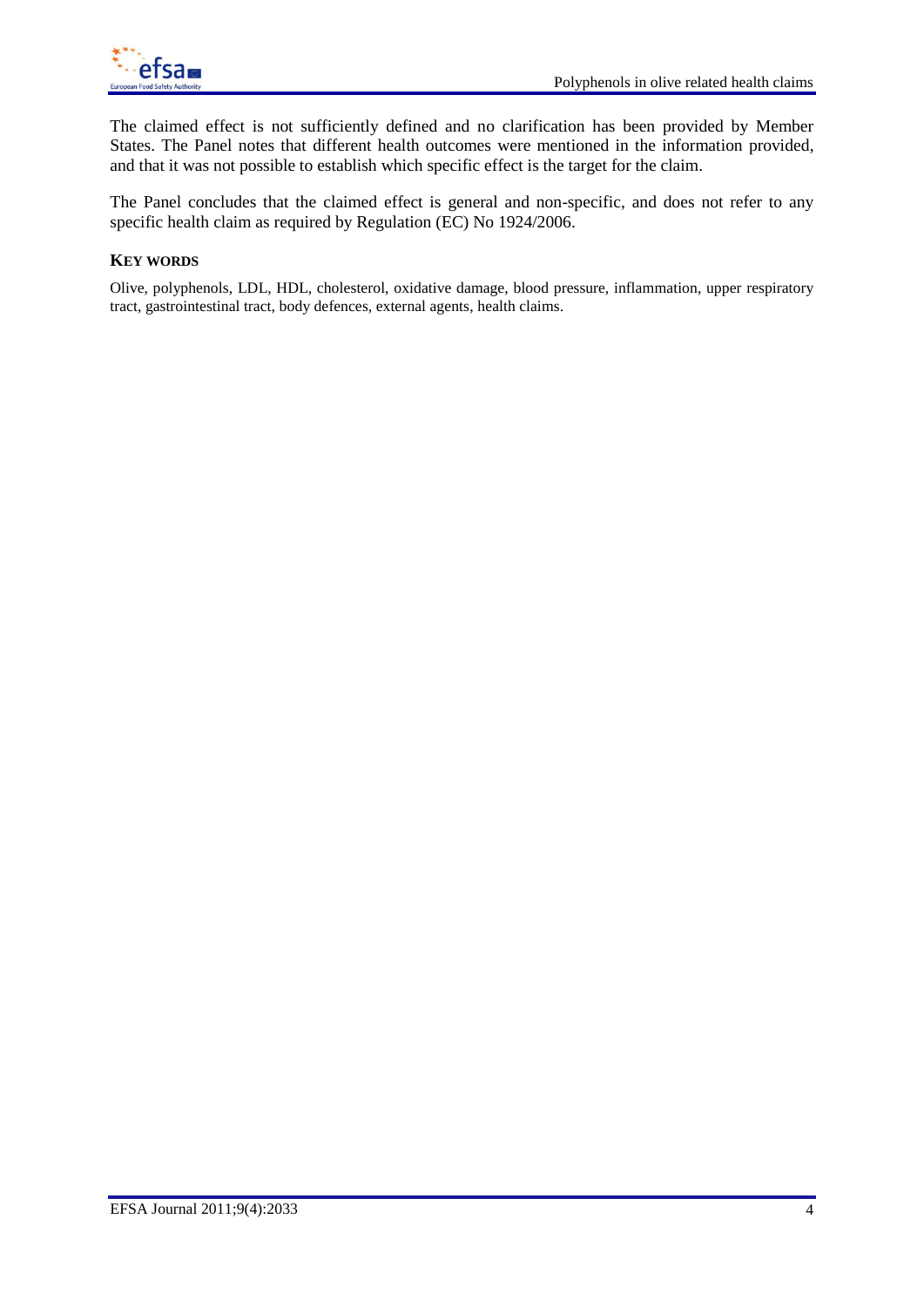

# <span id="page-4-0"></span>**TABLE OF CONTENTS**

| $\mathbf{1}$ .                                                                                 |  |  |
|------------------------------------------------------------------------------------------------|--|--|
| $2_{-}$                                                                                        |  |  |
| Protection of LDL particles from oxidative damage (ID 1333, 1638, 1639, 1696, 2865) 8<br>2.1.  |  |  |
| Maintenance of normal blood HDL-cholesterol concentrations (ID 1639)  8<br>2.2.                |  |  |
| 2.3.                                                                                           |  |  |
| 2.4.                                                                                           |  |  |
| 2.5.                                                                                           |  |  |
| 2.6.                                                                                           |  |  |
| 2.7.                                                                                           |  |  |
| 3.                                                                                             |  |  |
| Protection of LDL particles from oxidative damage (ID 1333, 1638, 1639, 1696, 2865) 9<br>3.1.  |  |  |
| Maintenance of normal blood HDL-cholesterol concentrations (ID 1639)  12<br>3.2.               |  |  |
| 3.3.                                                                                           |  |  |
|                                                                                                |  |  |
| Protection of LDL particles from oxidative damage (ID 1333, 1638, 1639, 1696, 2865) 13<br>4.1. |  |  |
| 5.                                                                                             |  |  |
| Protection of LDL particles from oxidative damage (ID 1333, 1638, 1639, 1696, 2865) 13<br>5.1. |  |  |
|                                                                                                |  |  |
|                                                                                                |  |  |
|                                                                                                |  |  |
|                                                                                                |  |  |
|                                                                                                |  |  |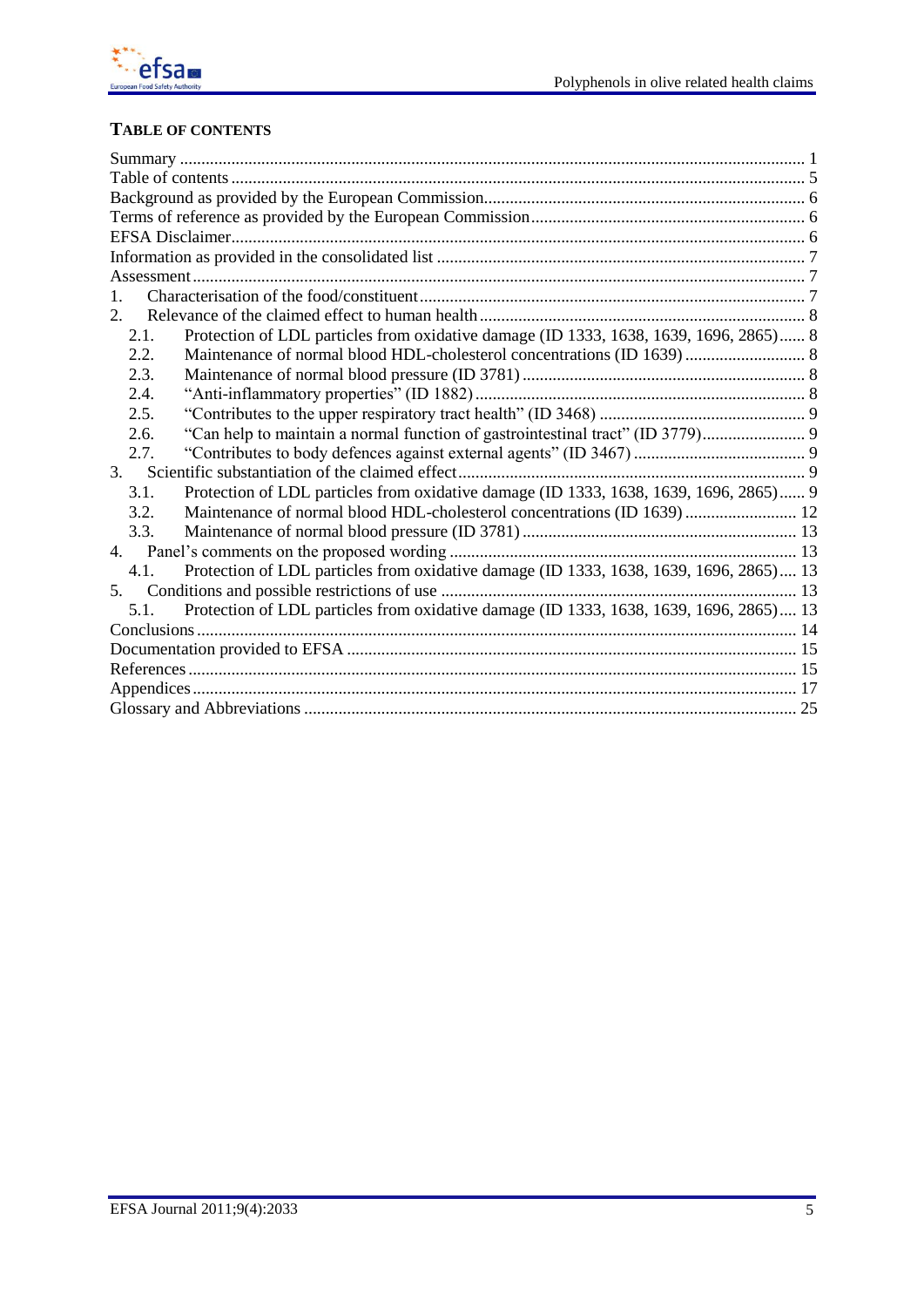

### <span id="page-5-0"></span>**BACKGROUND AS PROVIDED BY THE EUROPEAN COMMISSION**

See Appendix A

### <span id="page-5-1"></span>**TERMS OF REFERENCE AS PROVIDED BY THE EUROPEAN COMMISSION**

See Appendix A

# <span id="page-5-2"></span>**EFSA DISCLAIMER**

See Appendix B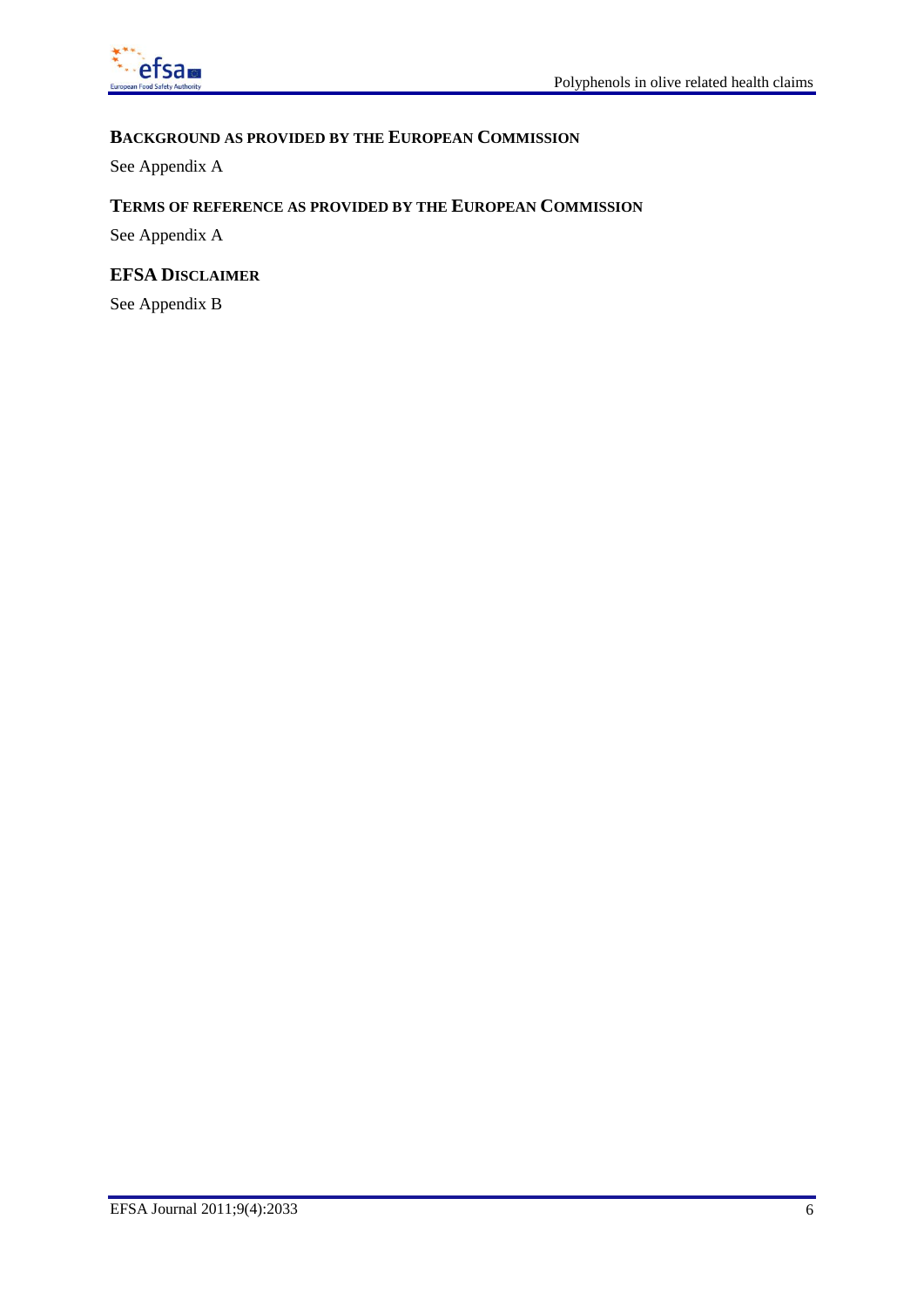

#### <span id="page-6-0"></span>**INFORMATION AS PROVIDED IN THE CONSOLIDATED LIST**

The consolidated list of health claims pursuant to Article 13 of Regulation (EC) No 1924/2006<sup>4</sup> submitted by Member States contains main entry claims with corresponding conditions of use and literature for similar health claims. EFSA has screened all health claims contained in the original consolidated list of Article 13 health claims which was received by EFSA in 2008 using six criteria established by the NDA Panel to identify claims for which EFSA considered sufficient information had been provided for evaluation and those for which more information or clarification was needed before evaluation could be carried out<sup>5</sup>. The clarifications which were received by EFSA through the screening process have been included in the consolidated list. This additional information will serve as clarification to the originally provided information. The information provided in the consolidated list for the health claims which are the subject of this opinion is tabulated in Appendix C.

#### <span id="page-6-1"></span>**ASSESSMENT**

#### <span id="page-6-2"></span>**1. Characterisation of the food/constituent**

The food constituent that is the subject of the health claims is polyphenols (e.g. hydroxytyrosol and oleuropein complex) in olive (olive fruit, olive mill waste waters or olive oil, *Olea europaea* L. extract and leaf).

The conditions of use specify 200 mg/day of polyphenols (ID 1638, 1882, 2865), 2-15 mg per day of hydroxytyrosyl or oleuropein complex (ID 1638, 1639, 1696), and 250-500 mg of an *Olea europaea* L. extract standardised to 4-23% oleuropein (ID 3467, 3468, 3779, 3781).

Polyphenols comprise a very wide group (several thousands of compounds) of plant secondary metabolites including flavonoids, isoflavonoids, phenolic acids, proanthocyanidins and other tannins, and lignans with different biological activities. The major polyphenols in olive oil are phenolic acids (e.g. hydroxytyrosol and tyrosol), secoiridoids (e.g. oleuropein) and lignans (e.g. pinoresinol). Table olives typically contain hydroxytyrosol, tyrosol, caffeoylquinic acid, verbacoside, luteolin and rutin. Hydroxytyrosol, a major polyphenol typically present in olives, is also present in olive mill waste water. In nature, hydroxytyrosol is found in olives in the form of its elenolic acid ester, oleuropein. These polyphenolic compounds can be measured in foods by established methods.

Total polyphenols are usually expressed as gallic acid equivalents (GAE), but other phenolic compounds such as catechin/epicatechin or caffeic acid have also been used for standardisation. This standardisation refers to the traditional spectrophotometrical measurement of total polyphenols using the Folin-Ciocalteau method (Singleton and Rossi, 1965), which is based on reducing capacity. The method is not specific for polyphenols because other reducing compounds such as ascorbic acid, sugars and proteins will also be included in the quantification, thus leading to an overestimation of the actual polyphenol content. The total polyphenol content assessed with this method is not suitable for characterisation of polyphenols in foods.

The Panel considers that polyphenols (e.g. hydroxytyrosol and oleuropein complex) in olive (olive fruit, olive mill waste waters or olive oil, *Olea europaea* L. extract and leaf) can be characterised by their content of hydroxytyrosol and its derivatives (e.g. oleuropein complex).

The Panel considers that the food constituent, polyphenols in olive (olive fruit, olive mill waste waters or olive oil, *Olea europaea* L. extract and leaf) standardised by their content of hydroxytyrosol and its derivatives (e.g. oleuropein complex), which is the subject of the health claims, is sufficiently characterised in relation to the claimed effects.

 $\overline{a}$ <sup>4</sup> Regulation (EC) No 1924/2006 of the European Parliament and of the Council of 20 December 2006 on nutrition and health claims made on foods. OJ L 404, 30.12.2006, p. 9–25.

<sup>&</sup>lt;sup>5</sup> Briefing document for stakeholders on the evaluation of Article 13.1, 13.5 and 14 health claims: <http://www.efsa.europa.eu/en/ndameetings/docs/nda100601-ax01.pdf>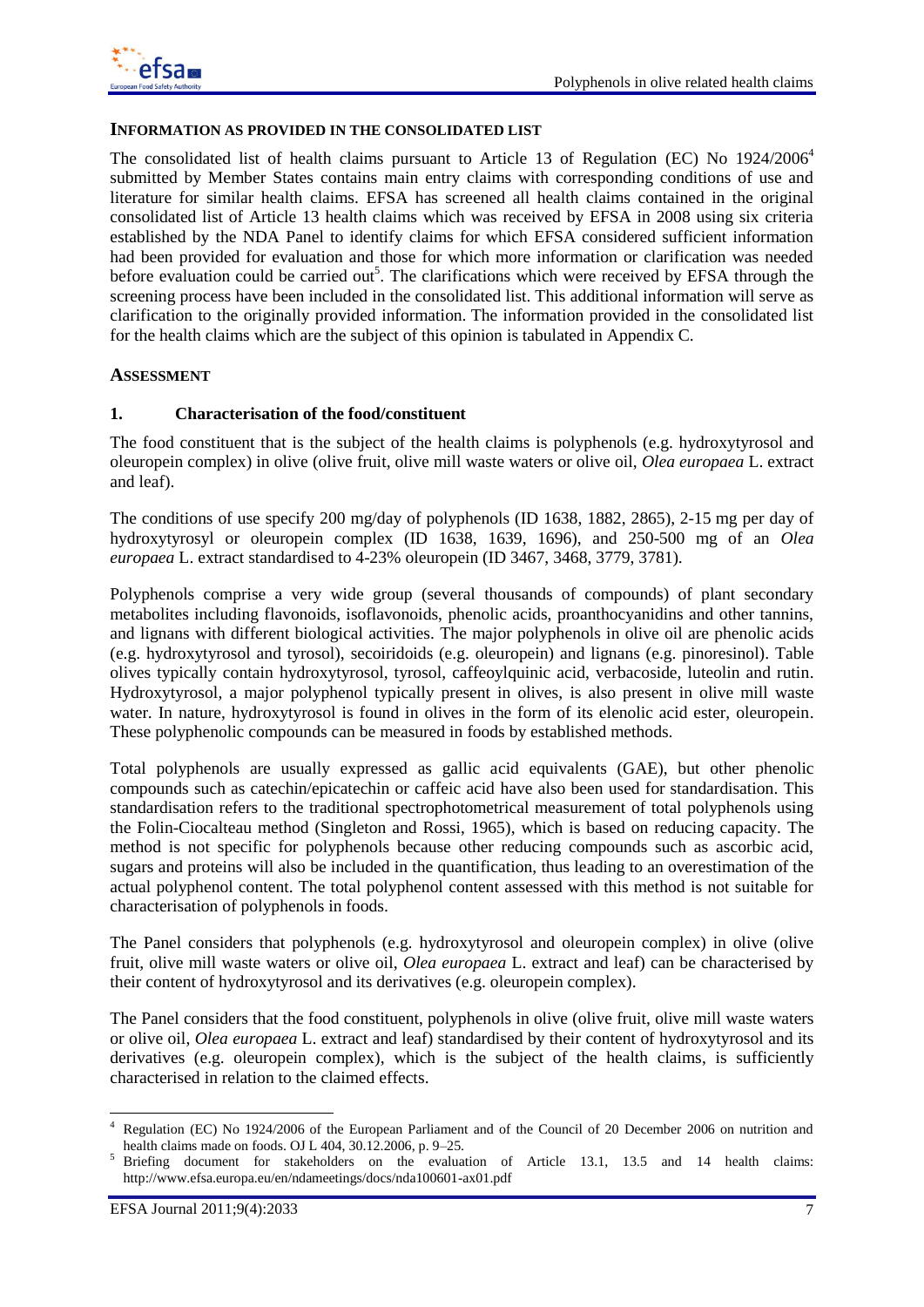### <span id="page-7-0"></span>**2. Relevance of the claimed effect to human health**

#### <span id="page-7-1"></span>**2.1. Protection of LDL particles from oxidative damage (ID 1333, 1638, 1639, 1696, 2865)**

The claimed effects are "reduces oxidative stress", "antioxidant properties", "lipid metabolism", "antioxidant activity, they protect body cells and LDL from oxidative damages", and "antioxidant properties". The Panel assumes that the target population is the general population.

In the context of the proposed wordings, the Panel assumes that the claimed effects refer to the protection of low-density lipoprotein (LDL) particles from oxidative damage.

Reactive oxygen species (ROS) including several kinds of radicals are generated in biochemical processes (e.g. respiratory chain) and as a consequence of exposure to exogenous factors (e.g. radiation and pollutants). These reactive intermediates can damage molecules such as DNA, proteins and lipids if they are not intercepted by the antioxidant network which includes free radical scavengers such as antioxidant nutrients.

The Panel considers that protection of LDL particles from oxidative damage may be a beneficial physiological effect.

#### <span id="page-7-2"></span>**2.2. Maintenance of normal blood HDL-cholesterol concentrations (ID 1639)**

The claimed effect is "lipid metabolism". The Panel assumes that the target population is the general population.

In the context of the proposed wording, the Panel assumes that the claimed effect refers to maintenance of normal blood HDL-cholesterol concentrations.

High-density lipoproteins (HDL) act as cholesterol scavengers and are involved in the reverse transport of cholesterol in the body (from peripheral tissues back to the liver). Conversely, low-density lipoproteins (LDL) carry cholesterol from the liver to peripheral tissues, including the arteries.

The Panel considers that maintenance of normal blood HDL-cholesterol concentrations (without increasing LDL-cholesterol concentrations) is a beneficial physiological effect.

#### <span id="page-7-3"></span>**2.3. Maintenance of normal blood pressure (ID 3781)**

The claimed effect is "contributes to the maintenance of a normal blood pressure". The Panel assumes that the target population is the general population.

Blood pressure is the pressure (force per unit area) exerted by circulating blood on the walls of blood vessels. Elevated blood pressure, by convention above 140 mmHg (systolic) and/or 90 mmHg (diastolic), may compromise normal arterial and cardiac function.

The Panel considers that maintenance of normal blood pressure is a beneficial physiological effect.

### <span id="page-7-4"></span>**2.4. "Anti-inflammatory properties" (ID 1882)**

The claimed effect is "a potent source of olive biophenols with anti-inflammatory properties". The Panel assumes that the target population is the general population.

Inflammation is a non-specific physiological response to tissue damage that is mediated by the immune system. Adequate inflammatory responses are of primary importance for the defence against injury of any origin. Whether or not reduction of inflammatory markers is considered beneficial would depend on the context in which the claim is made. In the context of the proposed wordings, the Panel considers that the claim refers to diseases such as osteoarthritis or rheumatoid arthritis, in which a reduction of inflammation would be a therapeutic target for the treatment of the disease.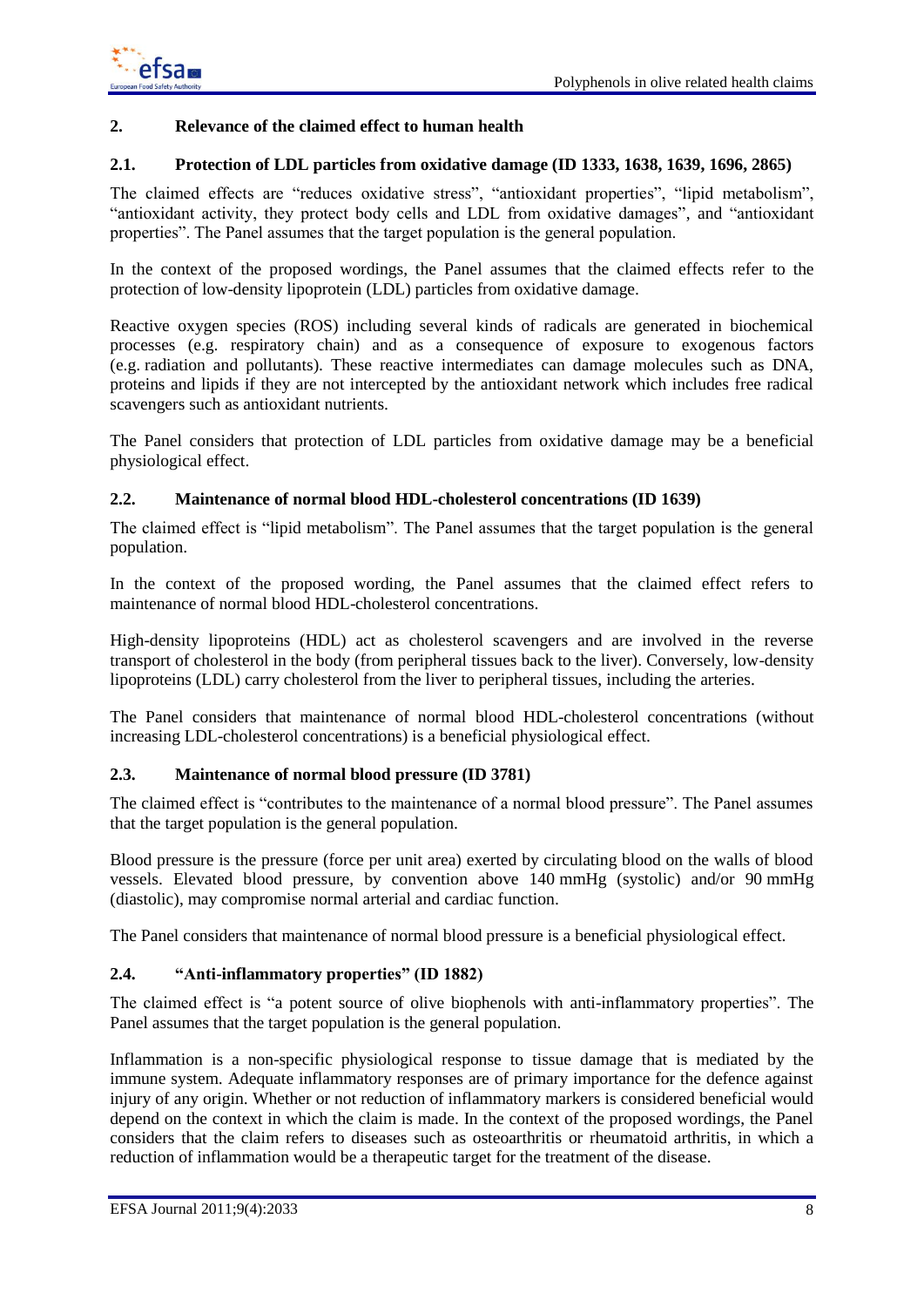No clarification has been provided by Member States in relation to the scope of this claim.

The Panel considers that the reduction of inflammation in the context of diseases such as osteoarthritis or rheumatoid arthritis is a therapeutic target for the treatment of the disease, and does not comply with the criteria laid down in Regulation (EC) No 1924/2006.

## <span id="page-8-0"></span>**2.5. "Contributes to the upper respiratory tract health" (ID 3468)**

The claimed effect is "contributes to the upper respiratory tract health". The Panel assumes that the target population is the general population.

The claimed effect is not sufficiently defined and no clarifications have been provided by Member States. The Panel notes that different health outcomes were mentioned in the information provided, and that it was not possible to establish which specific effect is the target for the claim.

The Panel concludes that the claimed effect is general and non-specific, and does not refer to any specific health claim as required by Regulation (EC) No 1924/2006.

### <span id="page-8-1"></span>**2.6. "Can help to maintain a normal function of gastrointestinal tract" (ID 3779)**

The claimed effect is "can help to maintain a normal function of gastrointestinal tract". The Panel assumes that the target population is the general population.

The claimed effect is not sufficiently defined and no clarifications have been provided by Member States. The Panel notes that different health outcomes were mentioned in the information provided, and that it was not possible to establish which specific effect is the target for the claim.

The Panel concludes that the claimed effect is general and non-specific, and does not refer to any specific health claim as required by Regulation (EC) No 1924/2006.

### <span id="page-8-2"></span>**2.7. "Contributes to body defences against external agents" (ID 3467)**

The claimed effect is "contributes to body defences against external agents". The Panel assumes that the target population is the general population.

The claimed effect is not sufficiently defined and no clarifications have been provided by Member States. The Panel notes that different health outcomes were mentioned in the information provided, and that it was not possible to establish which specific effect is the target for the claim.

The Panel concludes that the claimed effect is general and non-specific, and does not refer to any specific health claim as required by Regulation (EC) No 1924/2006.

### <span id="page-8-3"></span>**3. Scientific substantiation of the claimed effect**

### <span id="page-8-4"></span>**3.1. Protection of LDL particles from oxidative damage (ID 1333, 1638, 1639, 1696, 2865)**

The vast majority of the references provided for the scientific substantiation of this claim included narrative reviews, human intervention studies, animal studies and *in vitro* experiments on food/food constituents other than olive polyphenols, and/or on effects other than protection of lipids, including LDL particles, against oxidative damage. The latter include references on blood pressure, vasodilation, allergenicity, inflammation, immunotherapy, antimicrobial properties, renal disorders, gut disorders, postprandial absorption, carbohydrate and lipid metabolism, obesity, diabetes, and oxidative damage to molecules (e.g. DNA and proteins) other than LDL particles. The Panel considers that no conclusions can be drawn from these references for the scientific substantiation of the claimed effect.

In a randomised, single-blind, cross-over trial, 25 healthy male and female smokers consumed olive oil with low (3 mg/day) or high (21.6 mg/day) phenolic content for three weeks (Moschandreas et al.,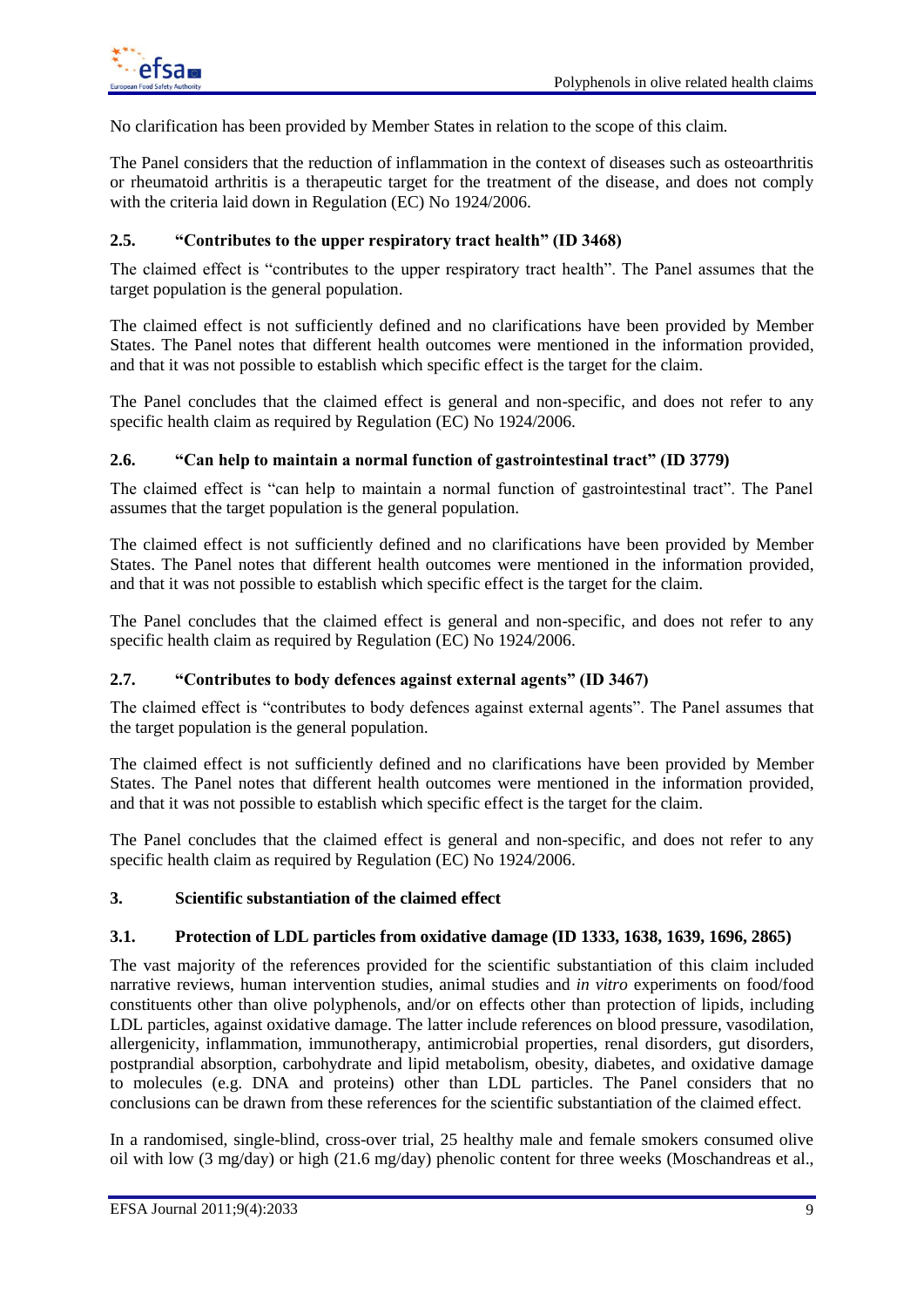2002). Total plasma resistance to oxidation, and the ferric reducing ability of plasma, as markers of the antioxidant capacity of plasma, concentrations of protein carbonyl as a marker of protein oxidation, and malondialdehyde (MDA) and lipid hydroperoxides measured with a kit assay as markers of lipid peroxidation, were assessed. The Panel notes that no valid markers of lipid (or LDL) peroxidation were used in this study, and considers that no conclusions can be drawn from this study for the scientific substantiation of the claimed effect.

In a randomised, sequential cross-over acute study, 21 hypercholesterolaemic volunteers (16 female) received two breakfasts with olive oil (phenolic content 400 mg/kg olive oil, i.e. 14 mg/day or 80 mg/kg olive oil, i.e. 2.8 mg/day) (Ruano et al., 2005). Postprandial plasma concentrations of lipoperoxides (LPO, colorimetric assay) and 8-epi-prostaglandin- $F_{2\alpha}$  (immunoenzymatic assay) were obtained at baseline and 2 hours after consumption of the meal. The Panel notes that this was an acute study, that the phenolic composition of the olive oils used is not sufficiently characterised, that LPO measured by a colorimetric assay is not a reliable marker of lipid peroxidation, and that no markers of peroxidation of LDL particles were assessed. The Panel considers that no conclusions can be drawn from this study for the scientific substantiation of the claimed effect.

In a multicentre (six centres in Finland, Denmark, Germany, Italy and Spain), randomised, cross-over, controlled human intervention study, olive oils with high (366 mg/kg olive oil, i.e. 8.0 mg/day; hydroxytyrosol content 63.5 mg/L, tyrosol 24.4 mg/L, and oleuropein derivatives 327.2 mg/L as measured by HPLC) moderate (164 mg/kg olive oil, i.e. 3.6 mg/day, hydroxytyrosol content approx. 28.5 mg/L), and low (2.7 mg/kg olive oil, i.e. 0.1 mg/day, no hydroxytyrosol) phenolic content were consumed (25 mL/day) by 200 male subjects for three weeks (Covas et al., 2006b). The phenolic composition and content of the olive oils used in this study are reported by de la Torre-Carbot et al. (2010). Oxidative damage to lipids was assessed by measuring plasma-circulating oxidised LDL (oxLDL, immunoenzymatic assay), plasma total  $F_{2a}$ -isoprostanes (HPLC, stable isotope-dilution and MS), plasma C18 hydroxy fatty acids (GC-MS) and serum LDL cholesterol un-induced conjugated dienes. Hydroxytyrosol and tyrosol excretion in urine were measured to assess compliance. A significant linear decrease in biomarkers of lipid peroxidation (conjugated dienes, hydroxy fatty acids and oxLDL) was observed in association with the increasing phenolic content of the olive oils. oxLDL significantly increased with the low phenolic-containing olive oil, and significantly decreased with the medium and high phenolic-containing olive oils (p<0.014). No consistent change was observed in plasma total  $F_{2\alpha}$ -isoprostanes. The Panel notes the large sample size of this multicentre study, the sufficient characterisation of polyphenols in the olive oils used, the use of valid biomarkers to assess lipid peroxidation, and in particular the peroxidation of LDL particles, and the dose-dependent response observed between the intake of polyphenols in olive oil and the decrease in LDL peroxidation.

A subsample from the study by Covas et al. (2006b) consisting of 36 males recruited from the six centres participating in the trial and consuming olive oils with high (366 mg/kg olive oil, i.e. 8.0 mg/day, hydroxytyrosol content 63.5 mg/L) or low (2.7 mg/kg olive oil, i.e. 0.1 mg/day, no hydroxytryrosol) phenolic content for three weeks (25 mL/day) were further investigated regarding the effect of specific metabolites in olive oil phenols on human LDL lipid composition and peroxidation (de la Torre-Carbot et al., 2010). The concentrations of hydroxytyrosol monosulfate and homovanillic acid sulphate (but not of tyrosol sulphate) in LDL particles significantly increased ( $p<0.05$ ), whereas the concentration of circulating markers of lipid peroxidation, including LDL particles (oxLDL, conjugated dienes and hydroxy fatty acids), significantly decreased  $(p<0.05)$  after ingestion of olive oil with high phenolic content. The Panel notes the inverse relationship between the concentrations of phenolic metabolites in LDL particles and the degree of LDL peroxidation.

A controlled, double-blind, cross-over, randomised, clinical intervention using three olive oils (refined, common and virgin, 25 mL/day) with increasing phenolic concentrations (from 0 to 150 mg/kg, i.e. up to 3.3 mg/day of which 3 % tyrosol, 7 % hydroxytyrosol, 42 % oleuropein aglycones and 14 % ligstroside aglycones) was conducted in 30 healthy male volunteers for three weeks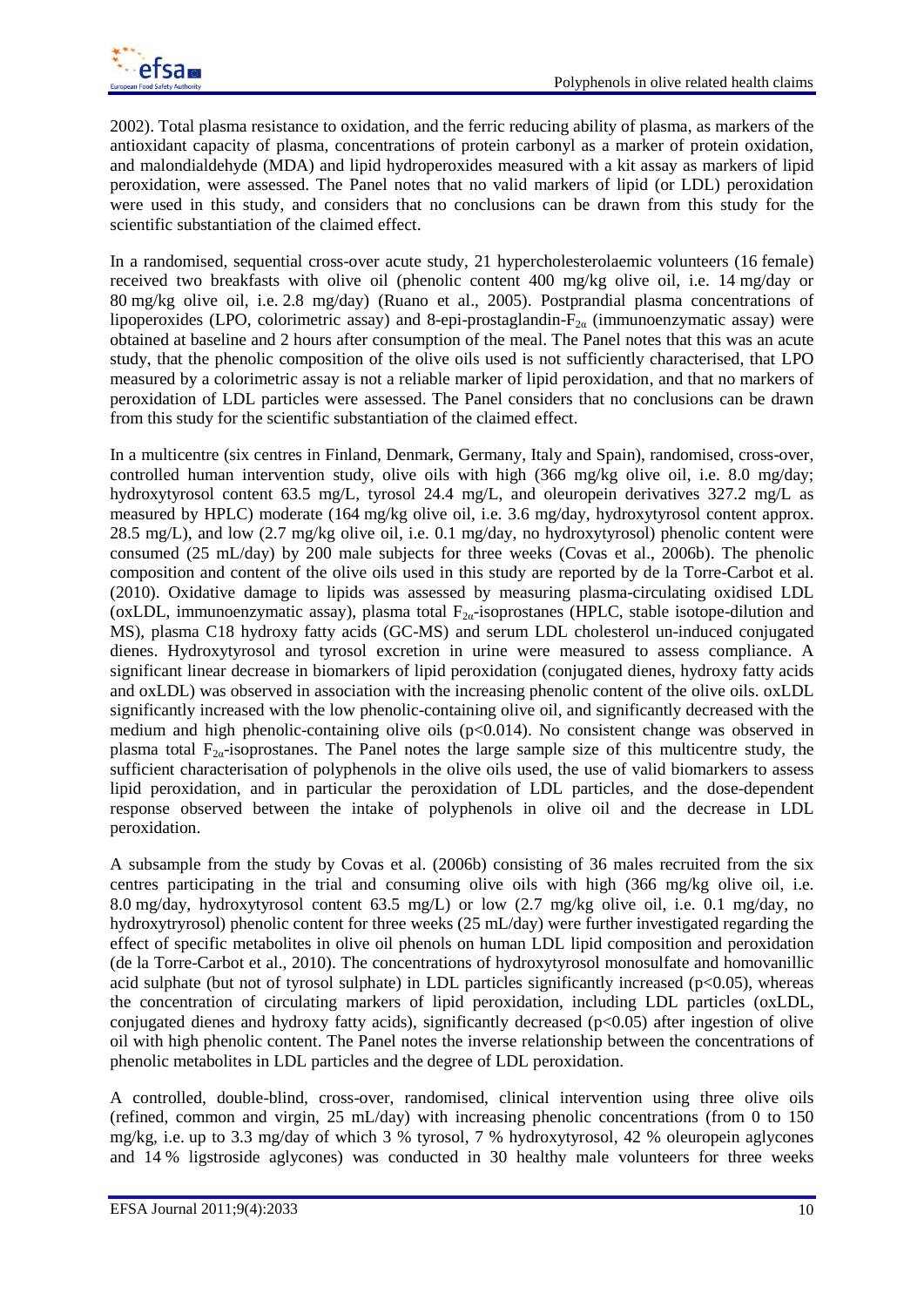

(Marrugat et al., 2004). Urinary tyrosol and hydroxytyrosol were measured as markers of compliance. *In vivo* plasma oxLDL (measured by a sandwich ELISA procedure using the murine monoclonal antibody, mAb-4E6) significantly decreased (p=0.006 for linear trend), and *ex vivo* resistance of LDL to oxidation significantly increased  $(p=0.012$  for linear trend) with the phenolic content of the olive oils administered. The Panel notes the use of a valid biomarker to assess LDL peroxidation (oxLDL), the inclusion of a supportive marker (*ex vivo* resistance of LDL to oxidation), the sufficient characterisation of polyphenols in the olive oils used, and the dose-dependent response observed between the intake of polyphenols in olive oil and the decrease in LDL peroxidation.

Twelve healthy men participated in a double-blind, randomised, cross-over study in which three olive oils with low (10 mg/kg, i.e. 0.2 mg/day), moderate (133 mg/kg, i.e. 2.9 mg/day), and high (486 mg/kg, i.e. 10.7 mg/day) phenolic content were consumed for four days (Weinbrenner et al., 2004). Percentages of individual phenolic compounds present in the olive oil were approximately 6.5 % hydroxytyrosol, 5.5 % tyrosol, 40 % oleuropein aglycones, 26 % ligstrosid aglycones, 12 % luteolin and 3 % apigenine as measured by HPLC. Consumption of olive oils significantly decreased plasma oxidised LDL (oxLDL measured by the ELISA method) and MDA in urine (HPLC-UV), and significantly increased glutathione peroxidase activity  $(p<0.05$  for linear trend for all) in a dosedependent manner in relation to the phenolic content of the olive oil administered, whereas plasma 8 oxo-prostaglandin  $F_{2\alpha}$  (HPLC and stable isotope dilution MS) was not affected. The Panel notes the use of a valid biomarker to assess LDL peroxidation (oxLDL), the sufficient characterisation of the olive oil polyphenols, and the dose-dependent response observed between the intake of polyphenols in olive oil and the decrease in LDL peroxidation.

In an acute, cross-over study design, olive oils with high (366 mg/kg, i.e. 13.2 mg/day), moderate (164 mg/kg, i.e. 5.9 mg/day), and low  $(2.7 \text{ mg/kg}, 0.2 \text{ mg/day})$  phenolic content were consumed (40 mL/day) by 12 male subjects (Covas et al., 2006a). Outcome variables were assessed in blood samples at 2, 4 and 6 hours after consumption of the olive oils. Total phenolic compounds in LDL increased at postprandial state in a direct relationship to the phenolic compounds content of the olive oil ingested  $(p<0.05)$ . A significant decrease in plasma oxidised LDL (oxLDL, measured by a sandwich ELISA procedure using the murine monoclonal antibody mAb-4E6) was observed at 4 and 6 hours post-prandial, in a dose-dependent manner in relation to the phenolic content of the olive oils administered ( $p=0.43$  and  $p=0.28$  for linear trend, respectively). No dose-response relationships were observed between the phenolic content of the olive oils and linear trends for changes in total plasma 8-iso-prostaglandin  $F_{2\alpha}$  (measured using HPLC-MS) at any time point. The Panel notes that this is an acute study which provides insufficient characterisation of the olive oil polyphenols. However, the Panel assumes that these oils were the same used in another study by the same authors published the same year, with exactly the same phenolic content (Covas et al., 2006b), and notes the dose-dependent response observed between the intake of polyphenols in olive oil and the decrease in LDL peroxidation.

A few studies addressed the bioavailability of polyphenolic compounds in olive showing that the absorption of olive oil phenolics is probably larger than 55-66 mol%, and that the absorption of hydroxytyrosol is dose-dependent, suggesting that olive oil phenolics are absorbed from the intestine, that tyrosol and hydroxytyrosol are incorporated in lipoprotein fractions, and that hydroxytyrosol is excreted in urine as glucuronide conjugate (Bonanome et al., 2000; de la Torre-Carbot et al., 2010; Edgecombe et al., 2000; Miro-Casas et al., 2003; Visioli et al., 2001; Vissers et al., 2002). The incorporation of phenolic compounds from olive oil in LDL particles has been proposed as the mechanism by which olive phenolics may protect LDL particles from peroxidation.

The Panel notes that most of the human intervention studies described have been conducted in males (aged 20-60 years) using a wide range of daily doses of polyphenols in olive oil (from 0.1 to 10.7 mg/day expressed as total polyphenolic content measured spectrophotometrically), and with a content of hydroxytyrosol and its derivatives measured by HPLC up to 10 mg/day. The Panel also notes that only studies on polyphenols present in (and consumed with) olive oil have been provided for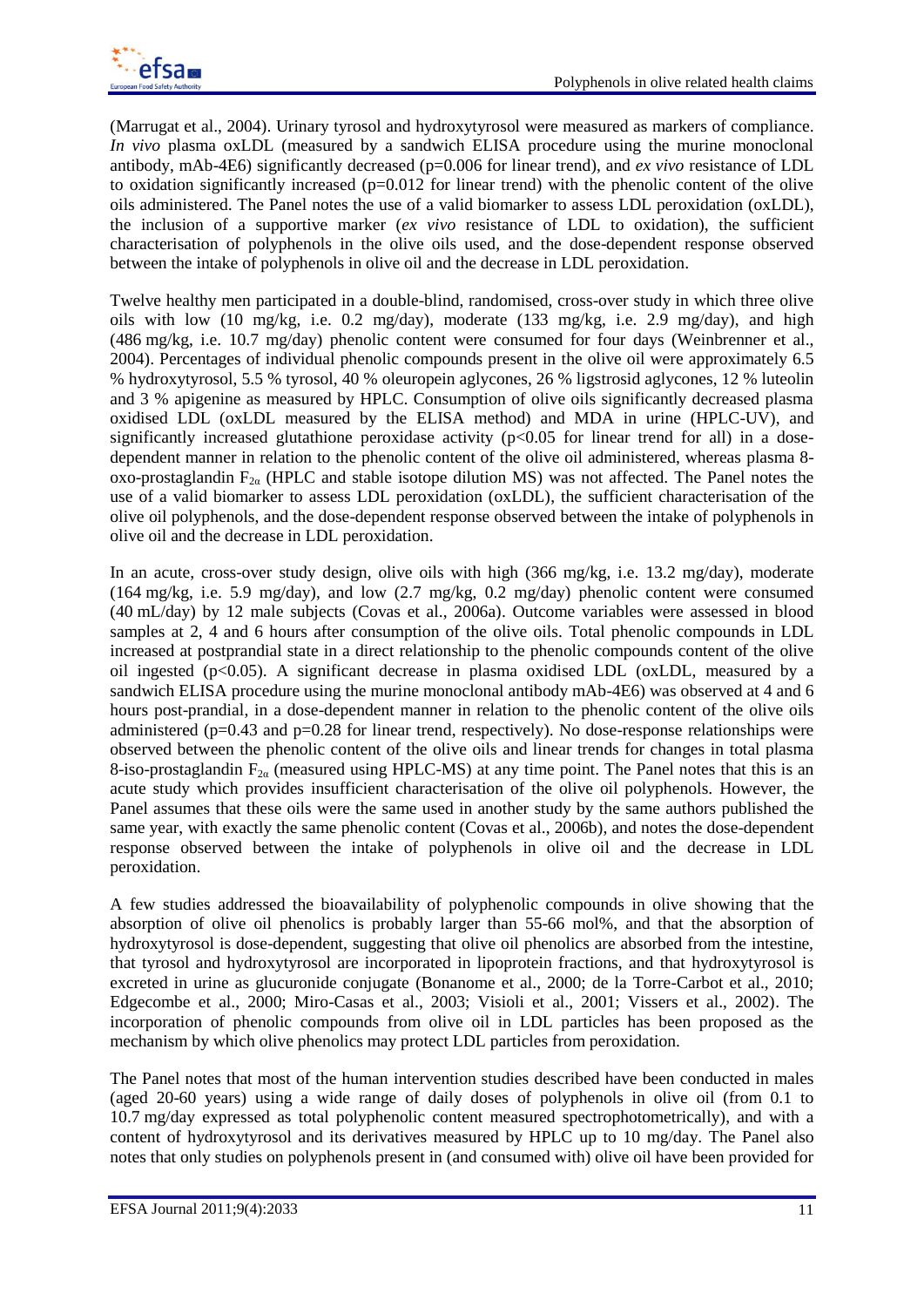

the substantiation of the claimed effect, and that no data are available for other food matrices (e.g. leaf tea or tea extract).

The Panel notes that polyphenols naturally occurring in olive oil were shown to significantly decrease the amount of circulating oxidised LDL particles *in vivo* in a dose-dependent manner in one large (n=200, Covas et al., 2006b) and three small scale (12 subjects, (Weinbrenner et al., 2004), 30 subjects, (Marrugat et al., 2004), and 36 subjects, (de la Torre-Carbot et al., 2010), respectively) human intervention studies, one of which was short-term (four days, Weinbrenner et al., 2004). A dose-dependent decrease in the amount of circulating oxidised LDL particles *in vivo* was also found in one small scale (n=12) acute post-prandial study (Covas et al., 2006a). The lowest daily dose of hydroxytyrosol and its derivatives (measured by HPLC) in olive oil which showed a significant effect on *in vivo* LDL peroxidation was 5 mg (Covas et al., 2006b). A significant decrease in relation to consumption of olive oil polyphenols was also reported for serum LDL un-induced conjugated dienes (Covas et al., 2006b; de la Torre-Carbot et al., 2010) and for *ex vivo* resistance of LDL to oxidation (Marrugat et al., 2004), which can be considered as supportive markers to assess peroxidation of LDL particles. The Panel also notes that a significant decrease in plasma C18 hydroxy fatty acids (Covas et al., 2006b; de la Torre-Carbot et al., 2010) and urinary MDA (Weinbrenner et al., 2004) was observed following consumption of olive oil polyphenols, but that olive oil polyphenols do not appear to have an effect on  $F_{2a}$ -isoprostanes (Covas et al., 2006a; Covas et al., 2006b; Weinbrenner et al., 2004).

In weighing the evidence, the Panel took into account that a well conducted and powered study, and two smaller-scale studies, showed a dose-dependent and significant effect of olive oil polyphenol consumption (for three weeks) on appropriate markers of LDL peroxidation (oxLDL), that these results were supported by one short-term and one acute study, and by supportive markers of LDL peroxidation (conjugated dienes, *ex vivo* resistance of LDL to oxidation) going in the same direction, and that evidence for a biologically plausible mechanism by which olive oil polyphenols could exert the claimed effect has been provided.

The Panel concludes that a cause and effect relationship has been established between the consumption of olive oil polyphenols (standardised by their content of hydroxytyrosol and its derivatives) and protection of LDL particles from oxidative damage.

### <span id="page-11-0"></span>**3.2. Maintenance of normal blood HDL-cholesterol concentrations (ID 1639)**

In the multicentre, randomised, cross-over, controlled human intervention study in 200 healthy male volunteers over three weeks described in section 3.1 (Covas et al., 2006b), a significant linear dose-dependent increase in HDL-cholesterol concentrations was observed for low- (+0.025 mmol/L, 95 % CI=0.003 to 0.05 mmol/L), medium- (+0.032 mmol/L, 95 % CI=0.005 to 0.05 mmol/L), and high-polyphenol olive oil (p *per* trend 0.018). Total cholesterol to HDL cholesterol ratio decreased linearly with the phenolic content of the olive oils (p *per* trend 0.013).

Another randomised, controlled, double-blind, cross-over intervention using three olive oils (refined, common and virgin) with increasing phenolic concentration in 30 healthy volunteers over three weeks, described in section 3.1 (Marrugat et al., 2004), showed a significant increase in HDL-cholesterol concentrations after consumption of the extravirgin olive oil with the highest polyphenol content  $(p=0.029)$ , whereas no significant effect was observed with the common or the refined olive oils. The Panel notes that between-group comparisons were not reported, and that no dose-response relationship was observed between the consumption of olive oil polyphenols and changes in HDL-cholesterol concentrations.

The Panel notes that no evidence for a biologically plausible mechanism by which olive oil polyphenols could exert the claimed effect has been provided. The Panel also notes that only studies on polyphenols present in (and consumed with) olive oil have been provided for the substantiation of the claimed effect, and that no data are available for other food matrices (e.g. leaf tea or tea extract).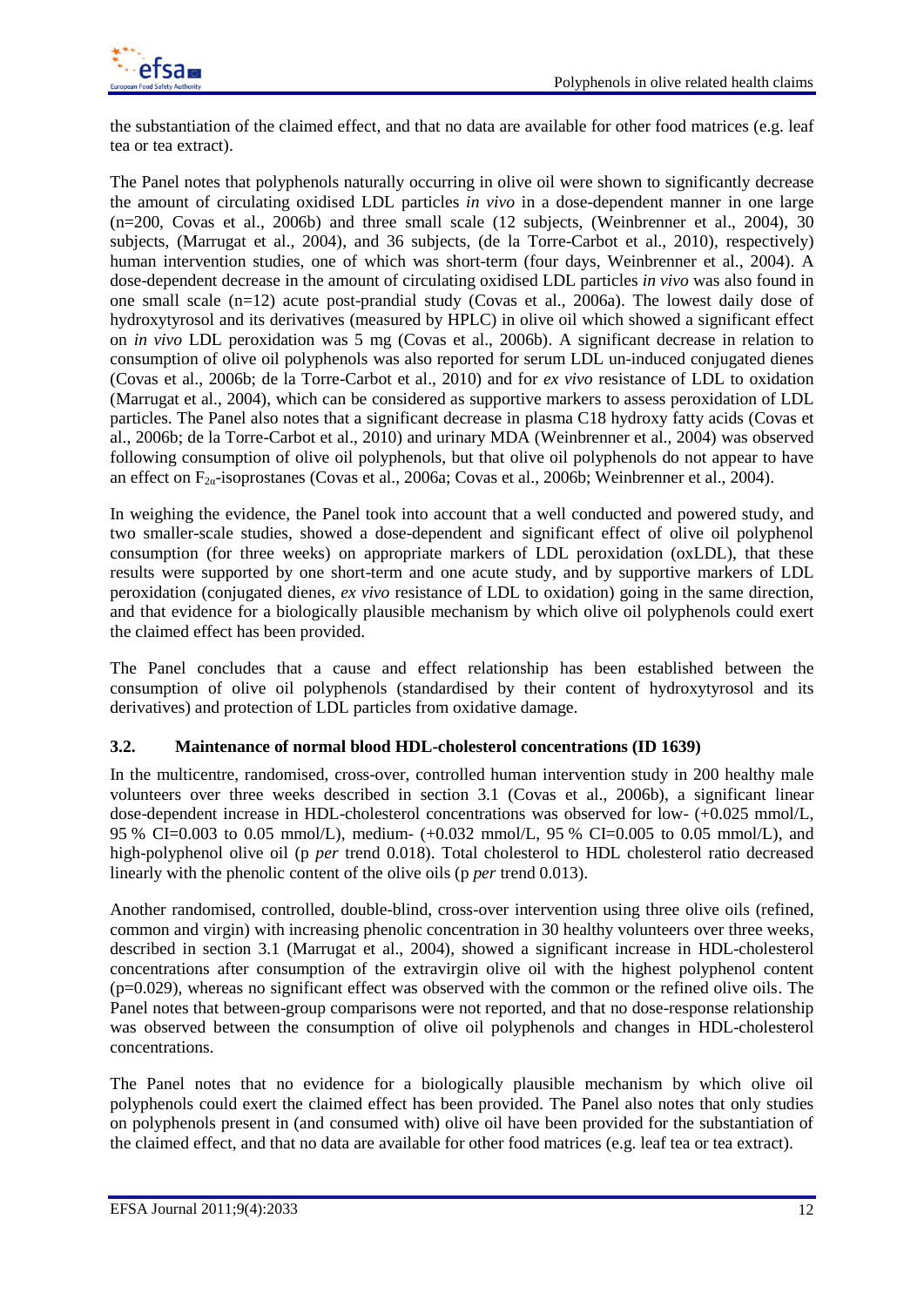In weighing the evidence, the Panel took into account that the results from the studies provided are inconsistent, and that no evidence for a biologically plausible mechanism by which olive oil polyphenols could exert the claimed effect has been provided.

The Panel concludes that the evidence provided is insufficient to establish a cause and effect relationship between the consumption of olive oil polyphenols (standardised by their content of hydroxytyrosol and its derivatives) and maintenance of normal blood HDL-cholesterol concentrations.

### <span id="page-12-0"></span>**3.3. Maintenance of normal blood pressure (ID 3781)**

The majority of the references provided for the scientific substantiation of the claim included monographs, narrative reviews, papers on extraction procedures, toxicity studies, human intervention studies, animal studies, and *in vitro* experiments on food(s)/food constituent(s) other than olive polyphenols, and/or on effects other than blood pressure. These included references on antioxidant activity, allergenicity, antimicrobial and antifungal properties, immunotherapy, gut disorders, liver function and diabetes. The Panel considers that no conclusions can be drawn from these references for the scientific substantiation of the claimed effect.

An internal report describing a human study on the effect on mild hypertension of the consumption of an olive leaf extract standardised to its oleuropein content (Moccetti et al., 2005) was submitted, in which the information provided regarding the study design, methodology and statistical analysis was insufficient for a complete scientific evaluation. The Panel considers that no conclusions can be drawn from this reference for the scientific substantiation of the claimed effect.

An animal study on the blood pressure lowering effect of an olive leaf extract in induced hypertension (Khayyal et al., 2002), and an animal study on the blood pressure lowering effect of an olive extract submitted intravenously (Gilani et al., 2005), were provided. The Panel considers that evidence provided in animal studies is not sufficient to predict the occurrence of an effect of consumption of olive polyphenols on blood pressure in humans. The Panel also considers that studies on intravenous administration cannot be used to substantiate a claim on a food/food constituent.

The Panel concludes that a cause and effect relationship has not been established between the consumption of polyphenols in olive (olive fruit, olive mill waste waters or olive oil, *Olea europaea* L. extract and leaf) standardised by their content of hydroxytyrosol and its derivatives (e.g. oleuropein complex) and maintenance of normal blood pressure.

### <span id="page-12-1"></span>**4. Panel's comments on the proposed wording**

### <span id="page-12-2"></span>**4.1. Protection of LDL particles from oxidative damage (ID 1333, 1638, 1639, 1696, 2865)**

The Panel considers that the following wording reflects the scientific evidence: "Consumption of olive oil polyphenols contributes to the protection of blood lipids from oxidative damage."

### <span id="page-12-3"></span>**5. Conditions and possible restrictions of use**

### <span id="page-12-4"></span>**5.1. Protection of LDL particles from oxidative damage (ID 1333, 1638, 1639, 1696, 2865)**

The Panel considers that in order to bear the claim, 5 mg of hydroxytyrosol and its derivatives (e.g. oleuropein complex and tyrosol) in olive oil should be consumed daily. These amounts, if provided by moderate amounts of olive oil, can be easily consumed in the context of a balanced diet. The concentrations in some olive oils may be too low to allow the consumption of this amount of polyphenols in the context of a balanced diet. The target population is the general population.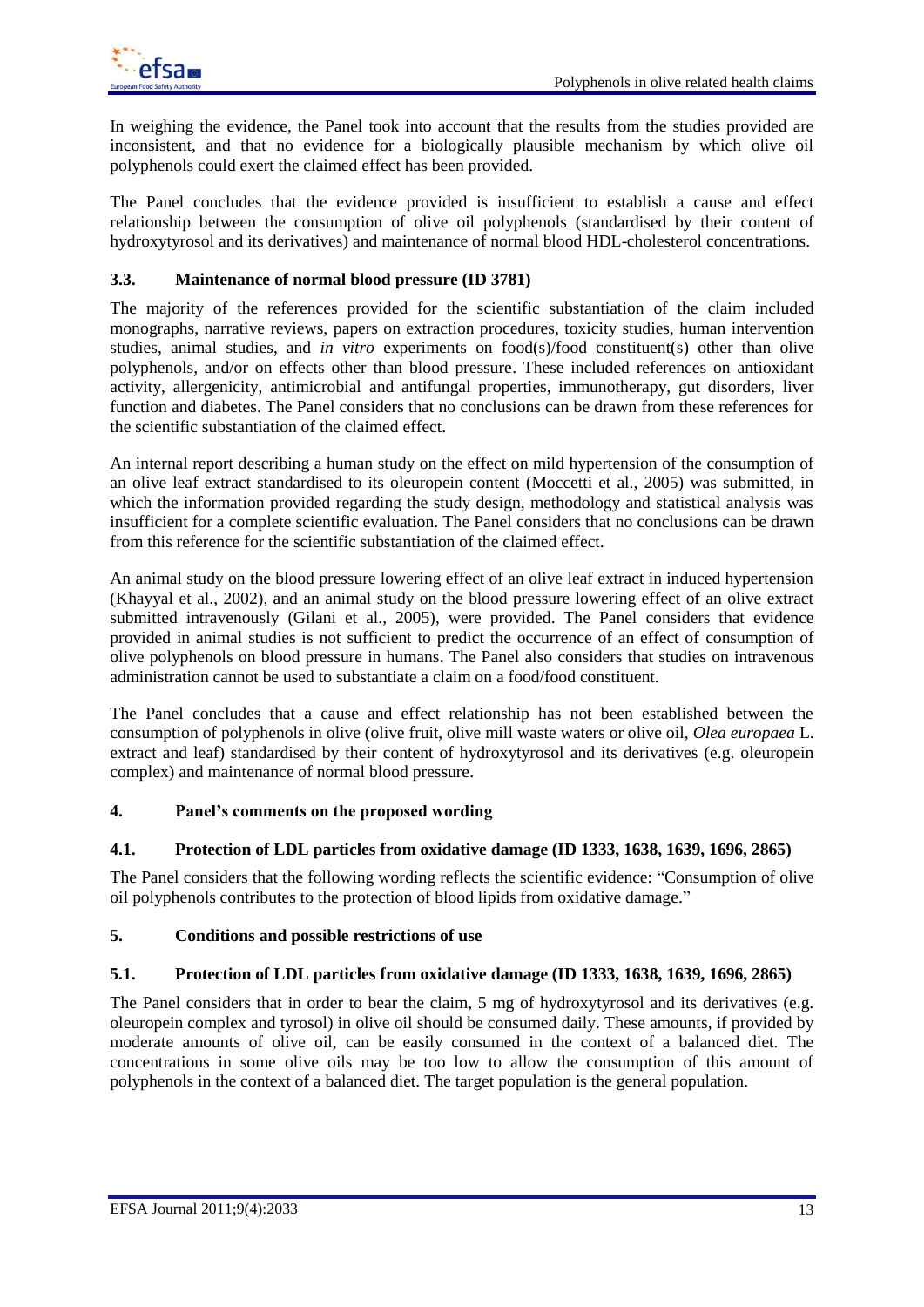

# <span id="page-13-0"></span>**CONCLUSIONS**

On the basis of the data presented, the Panel concludes that:

The food constituent, polyphenols in olive (olive fruit, olive mill waste waters or olive oil, *Olea europaea* L. extract and leaf) standardised by their content of hydroxytyrosol and its derivatives (e.g. oleuropein complex), which is the subject of the health claims, is sufficiently characterised in relation to the claimed effects.

#### **Protection of LDL particles from oxidative damage (ID 1333, 1638, 1639, 1696, 2865)**

- The claimed effects are "reduces oxidative stress", "antioxidant properties", "lipid metabolism", "antioxidant activity, they protect body cells and LDL from oxidative damages", and "antioxidant properties". The target population is assumed to be the general population. In the context of the proposed wordings, the Panel assumes that the claimed effects refer to the protection of low-density lipoprotein (LDL) particles from oxidative damage. Protection of LDL particles from oxidative damage may be a beneficial physiological effect.
- A cause and effect relationship has been established between the consumption of olive oil polyphenols (standardised by the content of hydroxytyrosol and its derivatives) and protection of LDL particles from oxidative damage.
- The following wording reflects the scientific evidence: "Consumption of olive oil polyphenols contributes to the protection of blood lipids from oxidative damage."
- In order to bear the claim, 5 mg of hydroxytyrosol and its derivatives (e.g. oleuropein complex  $\bullet$ and tyrosol) in olive oil should be consumed daily. These amounts, if provided by moderate amounts of olive oil, can be easily consumed in the context of a balanced diet. The concentrations in some olive oils may be too low to allow the consumption of this amount of polyphenols in the context of a balanced diet. The target population is the general population.

#### **Maintenance of normal blood HDL-cholesterol concentrations (ID 1639)**

- The claimed effect is "lipid metabolism". The target population is assumed to be the general population. In the context of the proposed wording, the Panel assumes that the claimed effect refers to maintenance of normal blood HDL-cholesterol concentrations. Maintenance of normal blood HDL-cholesterol concentrations (without increasing LDL-cholesterol concentrations) is a beneficial physiological effect.
- The evidence provided is insufficient to establish a cause and effect relationship between the consumption of olive oil polyphenols (standardised by their content of hydroxytyrosol and its derivatives) and maintenance of normal blood HDL-cholesterol concentrations.

#### **Maintenance of normal blood pressure (ID 3781)**

- The claimed effect is "contributes to the maintenance of a normal blood pressure". The target population is assumed to be the general population. Maintenance of normal blood pressure is a beneficial physiological effect.
- A cause and effect relationship has not been established between the consumption of polyphenols in olive (olive fruit, olive mill waste waters or olive oil, *Olea europaea* L. extract and leaf) standardised by the content of hydroxytyrosol and its derivatives (e.g. oleuropein complex) and maintenance of normal blood pressure.

#### **"Anti-inflammatory properties" (ID 1882)**

The claimed effect is "a potent source of olive biophenols with anti-inflammatory properties".  $\bullet$ The target population is assumed to be the general population. In the context of the proposed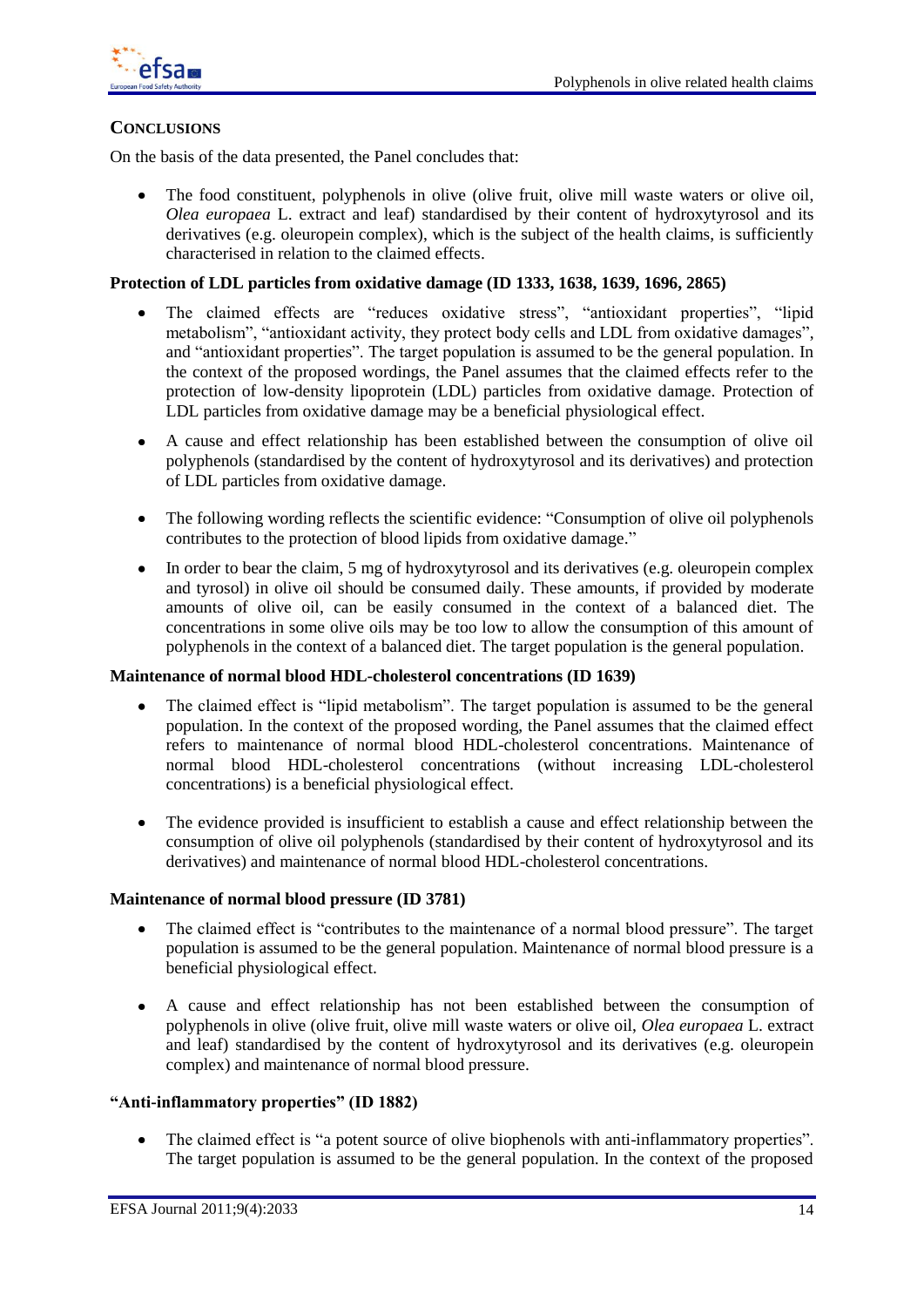



wordings, the Panel considers that the claim refers to diseases such as osteoarthritis or rheumatoid arthritis, in which a reduction of inflammation would be a therapeutic target for the treatment of the disease.

Reduction of inflammation in the context of diseases such as osteoarthritis or rheumatoid arthritis is a therapeutic target for the treatment of the disease, and does not comply with the criteria laid down in Regulation (EC) No 1924/2006.

### **"Contributes to the upper respiratory tract health" (ID 3468)**

- The claimed effect is "contributes to the upper respiratory tract health". The target population is assumed to be the general population.
- The claimed effect is general and non-specific, and does not refer to any specific health claim  $\bullet$ as required by Regulation (EC) No 1924/2006.

#### **"Can help to maintain a normal function of gastrointestinal tract" (3779)**

- The claimed effect is "can help to maintain a normal function of gastrointestinal tract". The target population is assumed to be the general population.
- The claimed effect is general and non-specific, and does not refer to any specific health claim as required by Regulation (EC) No 1924/2006.

#### **"Contributes to body defences against external agents" (ID 3467)**

- The claimed effect is "contributes to body defences against external agents". The target  $\bullet$ population is assumed to be the general population.
- The claimed effect is general and non-specific, and does not refer to any specific health claim as required by Regulation (EC) No 1924/2006.

### <span id="page-14-0"></span>**DOCUMENTATION PROVIDED TO EFSA**

Health claims pursuant to Article 13 of Regulation (EC) No 1924/2006 (No: EFSA-Q-2008-2070, EFSA-Q-2008-2374, EFSA-Q-2008-2375, EFSA-Q-2008-2432, EFSA-Q-2008-2615, EFSA-Q-2008- 3598, EFSA-Q-2008-4195, EFSA-Q-2008-4196, EFSA-Q-2008-4498, EFSA-Q-2008-4500). The scientific substantiation is based on the information provided by the Member States in the consolidated list of Article 13 health claims and references that EFSA has received from Member States or directly from stakeholders.

The full list of supporting references as provided to EFSA is available on: [http://www.efsa.europa.eu/panels/nda/claims/article13.htm.](http://www.efsa.europa.eu/panels/nda/claims/article13.htm)

#### <span id="page-14-1"></span>**REFERENCES**

- Bonanome A, Pagnan A, Caruso D, Toia A, Xamin A, Fedeli E, Berra B, Zamburlini A, Ursini F and Galli G, 2000. Evidence of postprandial absorption of olive oil phenols in humans. Nutrition, Metabolism and Cardiovascular Diseases, 10, 111-120.
- Covas MI, de la Torre K, Farre-Albaladejo M, Kaikkonen J, Fito M, Lopez-Sabater C, Pujadas-Bastardes MA, Joglar J, Weinbrenner T, Lamuela-Raventos RM and de la Torre R, 2006a. Postprandial LDL phenolic content and LDL oxidation are modulated by olive oil phenolic compounds in humans. Free Radical Biology and Medicine, 40, 608-616.
- Covas MI, Nyyssonen K, Poulsen HE, Kaikkonen J, Zunft HJ, Kiesewetter H, Gaddi A, de la Torre R, Mursu J, Baumler H, Nascetti S, Salonen JT, Fito M, Virtanen J, Marrugat J and Group ES, 2006b. The effect of polyphenols in olive oil on heart disease risk factors: a randomized trial. Annals of Internal Medicine, 145, 333-341.
- de la Torre-Carbot K, Chavez-Servin JL, Jauregui O, Castellote AI, Lamuela-Raventos RM, Nurmi T, Poulsen HE, Gaddi AV, Kaikkonen J, Zunft HF, Kiesewetter H, Fito M, Covas MI and Lopez-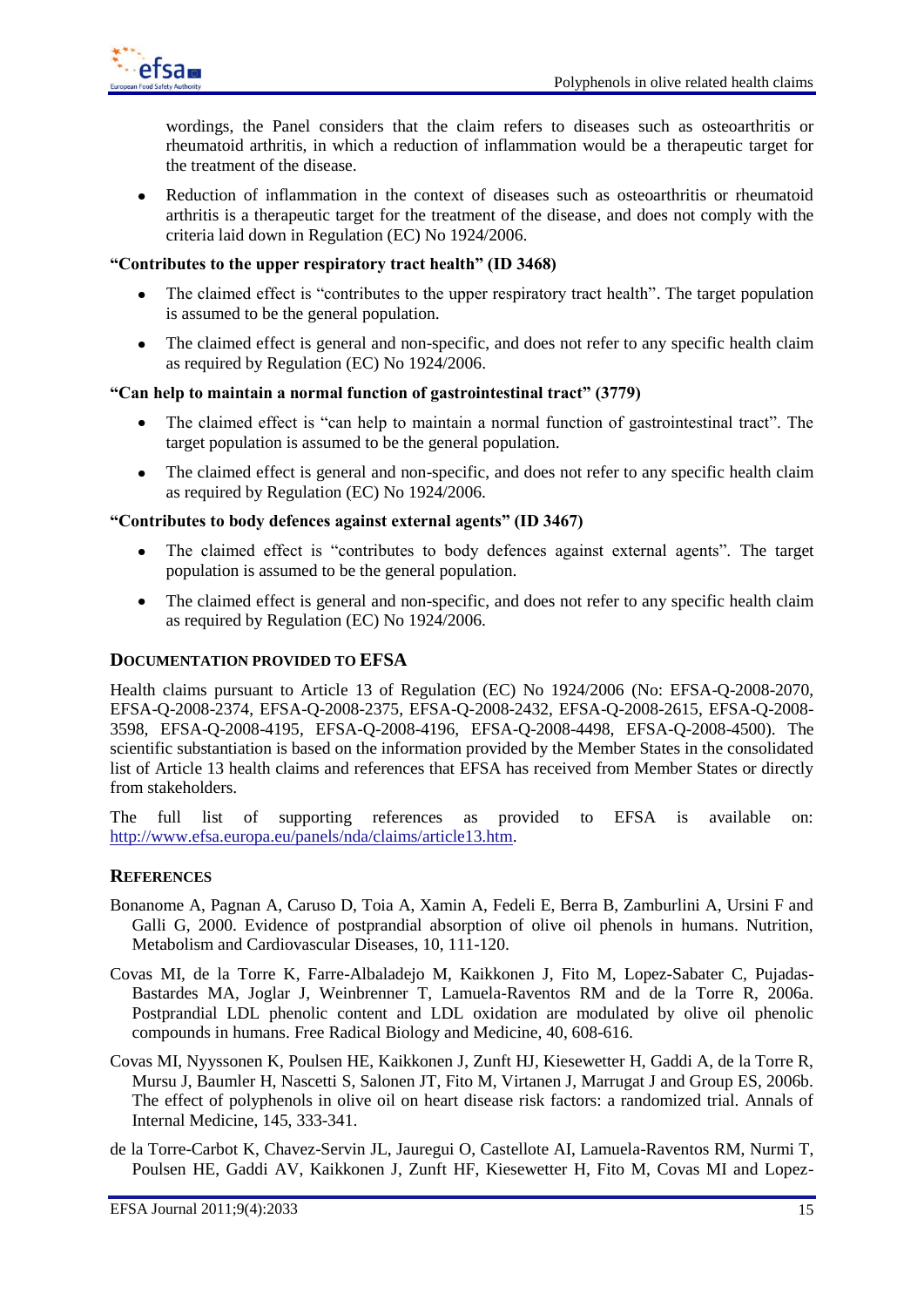Sabater MC, 2010. Elevated circulating LDL phenol levels in men who consumed virgin rather than refined olive oil are associated with less oxidation of plasma LDL. Journal of Nutrition, 140, 501-508.

- Edgecombe SC, Stretch GL and Hayball PJ, 2000. Oleuropein, an antioxidant polyphenol from olive oil, is poorly absorbed from isolated perfused rat intestine. Journal of Nutrition, 130, 2996-3002.
- Gilani AH, Khan AU, Shah AJ, Connor J and Jabeen Q, 2005. Blood pressure lowering effect of olive is mediated through calcium channel blockade. International Journal of Food Sciences and Nutrition, 56, 613-620.
- Khayyal MT, el-Ghazaly MA, Abdallah DM, Nassar NN, Okpanyi SN and Kreuter MH, 2002. Blood pressure lowering effect of an olive leaf extract (Olea europaea) in L-NAME induced hypertension in rats. Arzneimittel-Forschung, 52, 797-802.
- Marrugat J, Covas MI, Fito M, Schroder H, Miro-Casas E, Gimeno E, Lopez-Sabater MC, de la Torre R and Farre M, 2004. Effects of differing phenolic content in dietary olive oils on lipids and LDL oxidation--a randomized controlled trial. European Journal of Nutrition, 43, 140-147.
- Miro-Casas E, Covas MI, Farre M, Fito M, Ortuno J, Weinbrenner T, Roset P and de la Torre R, 2003. Hydroxytyrosol disposition in humans. Clinical Chemistry, 49, 945-952.
- Moccetti T, Schmidlin CB, Aydogan C, Bradl B and Busjahn A, 2005. Effect of EFLA®943 in adult twins with mild hypertension. Internal Report.
- Moschandreas J, Vissers MN, Wiseman S, van Putte KP and Kafatos A, 2002. Extra virgin olive oil phenols and markers of oxidation in Greek smokers: a randomized cross-over study. European Journal of Clinical Nutrition, 56, 1024-1029.
- Ruano J, Lopez-Miranda J, Fuentes F, Moreno JA, Bellido C, Perez-Martinez P, Lozano A, Gomez P, Jimenez Y and Perez Jimenez F, 2005. Phenolic content of virgin olive oil improves ischemic reactive hyperemia in hypercholesterolemic patients. Journal of the American College of Cardiology, 46, 1864-1868.
- Singleton VL and Rossi JA, Jr., 1965. Colorimetry of total phenolics with phosphomolybdicphosphotungstic acid reagents. American Journal of Enology and Viticulture, 16, 144-158.
- Visioli F, Caruso D, Plasmati E, Patelli R, Mulinacci N, Romani A, Galli G and Galli C, 2001. Hydroxytyrosol, as a component of olive mill waste water, is dose- dependently absorbed and increases the antioxidant capacity of rat plasma. Free Radical Research, 34, 301-305.
- Vissers MN, Zock PL, Roodenburg AJ, Leenen R and Katan MB, 2002. Olive oil phenols are absorbed in humans. Journal of Nutrition, 132, 409-417.
- Weinbrenner T, Fito M, de la Torre R, Saez GT, Rijken P, Tormos C, Coolen S, Albaladejo MF, Abanades S, Schroder H, Marrugat J and Covas MI, 2004. Olive oils high in phenolic compounds modulate oxidative/antioxidative status in men. Journal of Nutrition, 134, 2314-2321.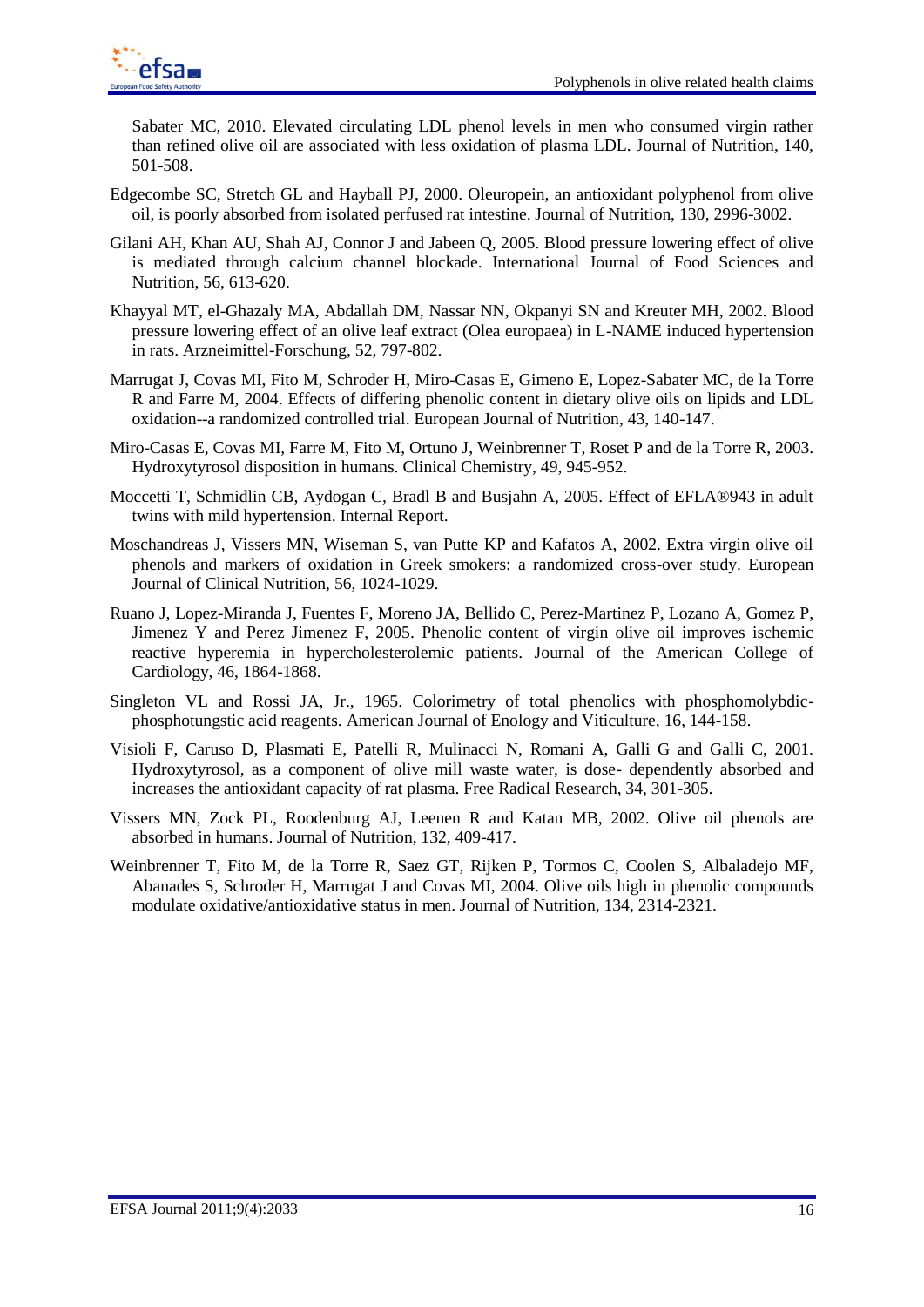

### <span id="page-16-0"></span>**APPENDICES**

### **APPENDIX A**

#### **BACKGROUND AND TERMS OF REFERENCE AS PROVIDED BY THE EUROPEAN COMMISSION**

The Regulation 1924/2006 on nutrition and health claims made on foods<sup>6</sup> (hereinafter "the Regulation") entered into force on  $19<sup>th</sup>$  January 2007.

Article 13 of the Regulation foresees that the Commission shall adopt a Community list of permitted health claims other than those referring to the reduction of disease risk and to children's development and health. This Community list shall be adopted through the Regulatory Committee procedure and following consultation of the European Food Safety Authority (EFSA).

Health claims are defined as "any claim that states, suggests or implies that a relationship exists between a food category, a food or one of its constituents and health".

In accordance with Article 13 (1) health claims other than those referring to the reduction of disease risk and to children's development and health are health claims describing or referring to:

- a) the role of a nutrient or other substance in growth, development and the functions of the body; or
- b) psychological and behavioural functions; or
- c) without prejudice to Directive 96/8/EC, slimming or weight-control or a reduction in the sense of hunger or an increase in the sense of satiety or to the reduction of the available energy from the diet.

To be included in the Community list of permitted health claims, the claims shall be:

- (i) based on generally accepted scientific evidence; and
- (ii) well understood by the average consumer.

Member States provided the Commission with lists of claims as referred to in Article 13 (1) by 31 January 2008 accompanied by the conditions applying to them and by references to the relevant scientific justification. These lists have been consolidated into the list which forms the basis for the EFSA consultation in accordance with Article 13 (3).

#### **ISSUES THAT NEED TO BE CONSIDERED**

#### **IMPORTANCE AND PERTINENCE OF THE FOOD<sup>7</sup>**

Foods are commonly involved in many different functions<sup>8</sup> of the body, and for one single food many health claims may therefore be scientifically true. Therefore, the relative importance of food e.g. nutrients in relation to other nutrients for the expressed beneficial effect should be considered: for functions affected by a large number of dietary factors it should be considered whether a reference to a single food is scientifically pertinent.

It should also be considered if the information on the characteristics of the food contains aspects pertinent to the beneficial effect.

#### **SUBSTANTIATION OF CLAIMS BY GENERALLY ACCEPTABLE SCIENTIFIC EVIDENCE**

 $\overline{a}$ 

<sup>6</sup> OJ L12, 18/01/2007

<sup>7</sup> The term 'food' when used in this Terms of Reference refers to a food constituent, the food or the food category. 8 The term 'function' when used in this Terms of Reference refers to health claims in Article 13(1)(a), (b) and (c).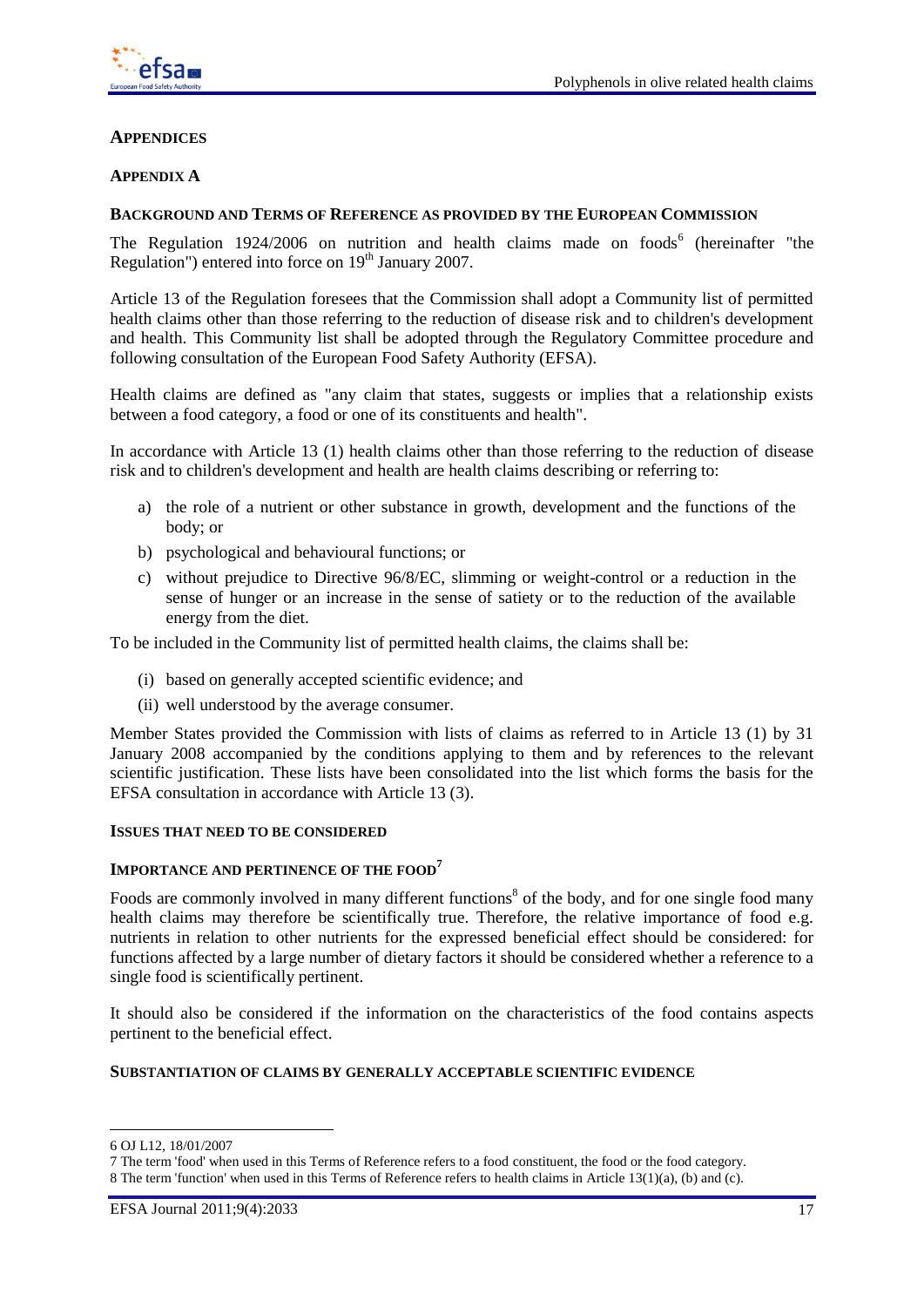

Scientific substantiation is the main aspect to be taken into account to authorise health claims. Claims should be scientifically substantiated by taking into account the totality of the available scientific data, and by weighing the evidence, and shall demonstrate the extent to which:

- (a) the claimed effect of the food is beneficial for human health,
- (b) a cause and effect relationship is established between consumption of the food and the claimed effect in humans (such as: the strength, consistency, specificity, doseresponse, and biological plausibility of the relationship),
- (c) the quantity of the food and pattern of consumption required to obtain the claimed effect could reasonably be achieved as part of a balanced diet,
- (d) the specific study group(s) in which the evidence was obtained is representative of the target population for which the claim is intended.

EFSA has mentioned in its scientific and technical guidance for the preparation and presentation of the application for authorisation of health claims consistent criteria for the potential sources of scientific data. Such sources may not be available for all health claims. Nevertheless it will be relevant and important that EFSA comments on the availability and quality of such data in order to allow the regulator to judge and make a risk management decision about the acceptability of health claims included in the submitted list.

The scientific evidence about the role of a food on a nutritional or physiological function is not enough to justify the claim. The beneficial effect of the dietary intake has also to be demonstrated. Moreover, the beneficial effect should be significant i.e. satisfactorily demonstrate to beneficially affect identified functions in the body in a way which is relevant to health. Although an appreciation of the beneficial effect in relation to the nutritional status of the European population may be of interest, the presence or absence of the actual need for a nutrient or other substance with nutritional or physiological effect for that population should not, however, condition such considerations.

Different types of effects can be claimed. Claims referring to the maintenance of a function may be distinct from claims referring to the improvement of a function. EFSA may wish to comment whether such different claims comply with the criteria laid down in the Regulation.

#### **WORDING OF HEALTH CLAIMS**

Scientific substantiation of health claims is the main aspect on which EFSA's opinion is requested. However, the wording of health claims should also be commented by EFSA in its opinion.

There is potentially a plethora of expressions that may be used to convey the relationship between the food and the function. This may be due to commercial practices, consumer perception and linguistic or cultural differences across the EU. Nevertheless, the wording used to make health claims should be truthful, clear, reliable and useful to the consumer in choosing a healthy diet.

In addition to fulfilling the general principles and conditions of the Regulation laid down in Article 3 and 5, Article 13(1)(a) stipulates that health claims shall describe or refer to "the role of a nutrient or other substance in growth, development and the functions of the body". Therefore, the requirement to describe or refer to the 'role' of a nutrient or substance in growth, development and the functions of the body should be carefully considered.

The specificity of the wording is very important. Health claims such as "Substance X supports the function of the joints" may not sufficiently do so, whereas a claim such as "Substance X helps maintain the flexibility of the joints" would. In the first example of a claim it is unclear which of the various functions of the joints is described or referred to contrary to the latter example which specifies this by using the word "flexibility".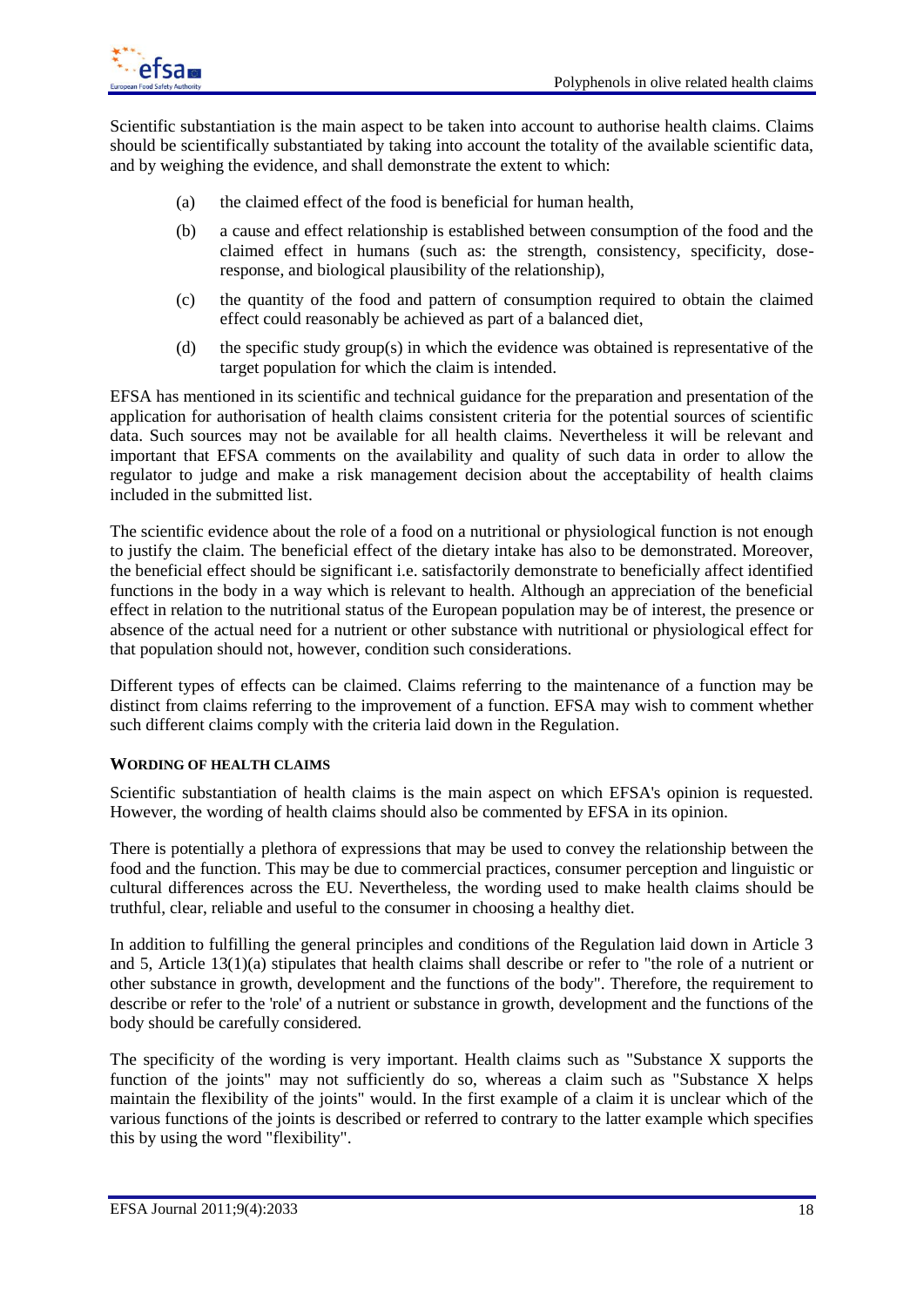The clarity of the wording is very important. The guiding principle should be that the description or reference to the role of the nutrient or other substance shall be clear and unambiguous and therefore be specified to the extent possible i.e. descriptive words/ terms which can have multiple meanings should be avoided. To this end, wordings like "strengthens your natural defences" or "contain antioxidants" should be considered as well as "may" or "might" as opposed to words like "contributes", "aids" or "helps".

In addition, for functions affected by a large number of dietary factors it should be considered whether wordings such as "indispensable", "necessary", "essential" and "important" reflects the strength of the scientific evidence.

Similar alternative wordings as mentioned above are used for claims relating to different relationships between the various foods and health. It is not the intention of the regulator to adopt a detailed and rigid list of claims where all possible wordings for the different claims are approved. Therefore, it is not required that EFSA comments on each individual wording for each claim unless the wording is strictly pertinent to a specific claim. It would be appreciated though that EFSA may consider and comment generally on such elements relating to wording to ensure the compliance with the criteria laid down in the Regulation.

In doing so the explanation provided for in recital 16 of the Regulation on the notion of the average consumer should be recalled. In addition, such assessment should take into account the particular perspective and/or knowledge in the target group of the claim, if such is indicated or implied.

### **TERMS OF REFERENCE**

#### **HEALTH CLAIMS OTHER THAN THOSE REFERRING TO THE REDUCTION OF DISEASE RISK AND TO CHILDREN'S DEVELOPMENT AND HEALTH**

EFSA should in particular consider, and provide advice on the following aspects:

- $\triangleright$  Whether adequate information is provided on the characteristics of the food pertinent to the beneficial effect.
- $\triangleright$  Whether the beneficial effect of the food on the function is substantiated by generally accepted scientific evidence by taking into account the totality of the available scientific data, and by weighing the evidence. In this context EFSA is invited to comment on the nature and quality of the totality of the evidence provided according to consistent criteria.
- $\triangleright$  The specific importance of the food for the claimed effect. For functions affected by a large number of dietary factors whether a reference to a single food is scientifically pertinent.

In addition, EFSA should consider the claimed effect on the function, and provide advice on the extent to which:

- $\triangleright$  the claimed effect of the food in the identified function is beneficial.
- $\triangleright$  a cause and effect relationship has been established between consumption of the food and the claimed effect in humans and whether the magnitude of the effect is related to the quantity consumed.
- $\triangleright$  where appropriate, the effect on the function is significant in relation to the quantity of the food proposed to be consumed and if this quantity could reasonably be consumed as part of a balanced diet.
- $\triangleright$  the specific study group(s) in which the evidence was obtained is representative of the target population for which the claim is intended.
- $\triangleright$  the wordings used to express the claimed effect reflect the scientific evidence and complies with the criteria laid down in the Regulation.

When considering these elements EFSA should also provide advice, when appropriate: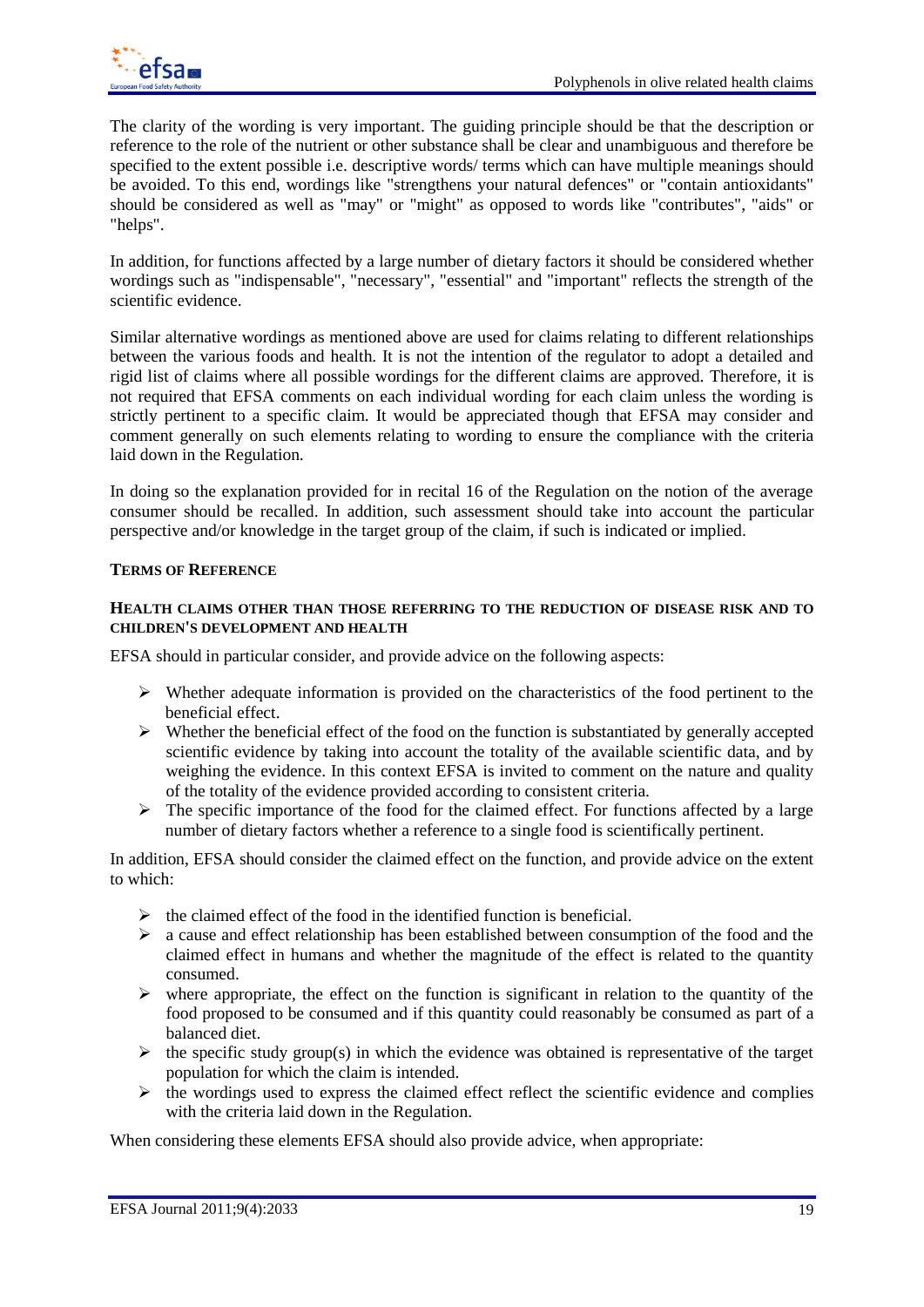

 $\triangleright$  on the appropriate application of Article 10 (2) (c) and (d) in the Regulation, which provides for additional labelling requirements addressed to persons who should avoid using the food; and/or warnings for products that are likely to present a health risk if consumed to excess.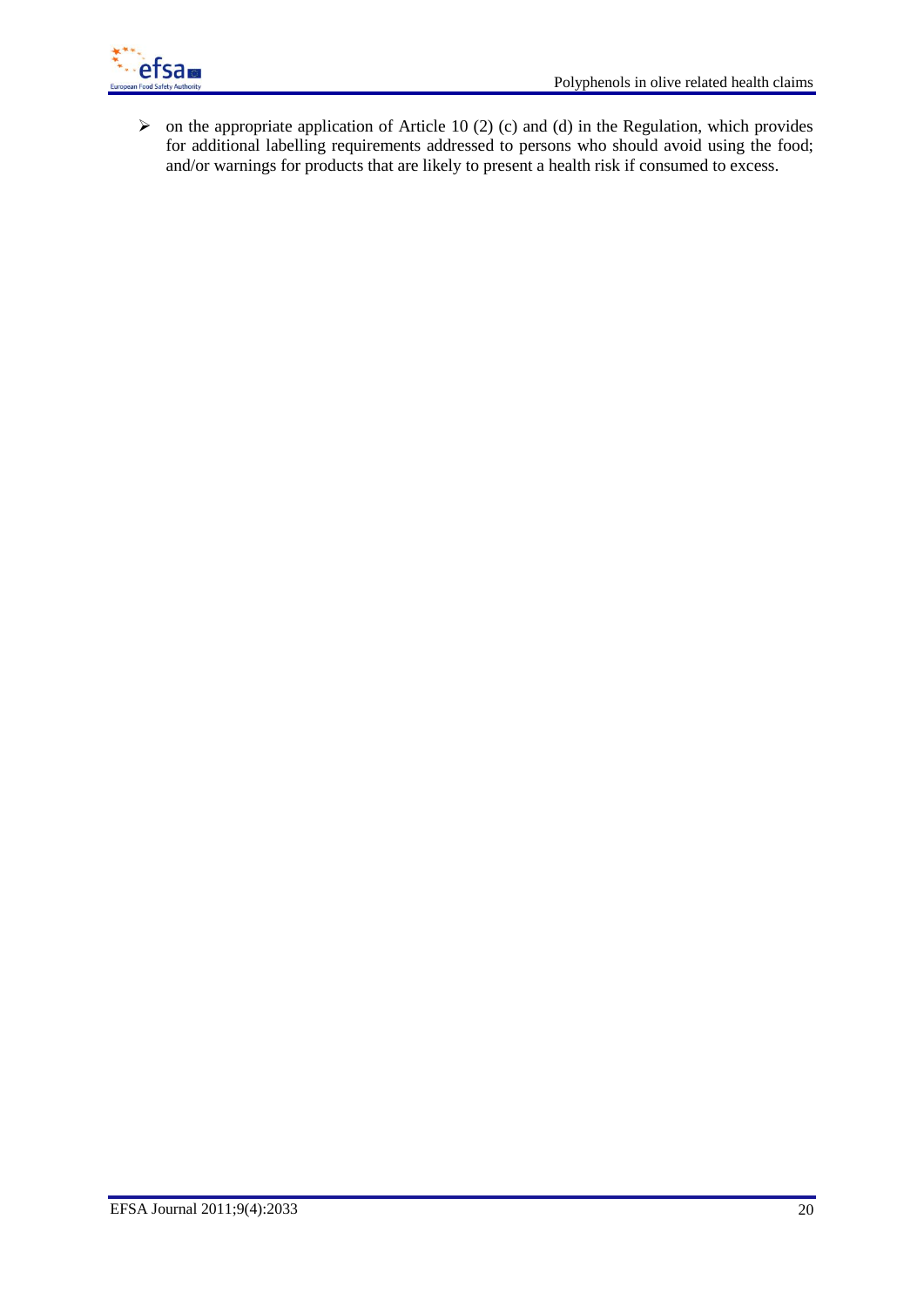

# **APPENDIX B**

### **EFSA DISCLAIMER**

The present opinion does not constitute, and cannot be construed as, an authorisation to the marketing of the food/food constituent, a positive assessment of its safety, nor a decision on whether the food/food constituent is, or is not, classified as foodstuffs. It should be noted that such an assessment is not foreseen in the framework of Regulation (EC) No 1924/2006.

It should also be highlighted that the scope, the proposed wordings of the claims and the conditions of use as proposed in the Consolidated List may be subject to changes, pending the outcome of the authorisation procedure foreseen in Article 13(3) of Regulation (EC) No 1924/2006.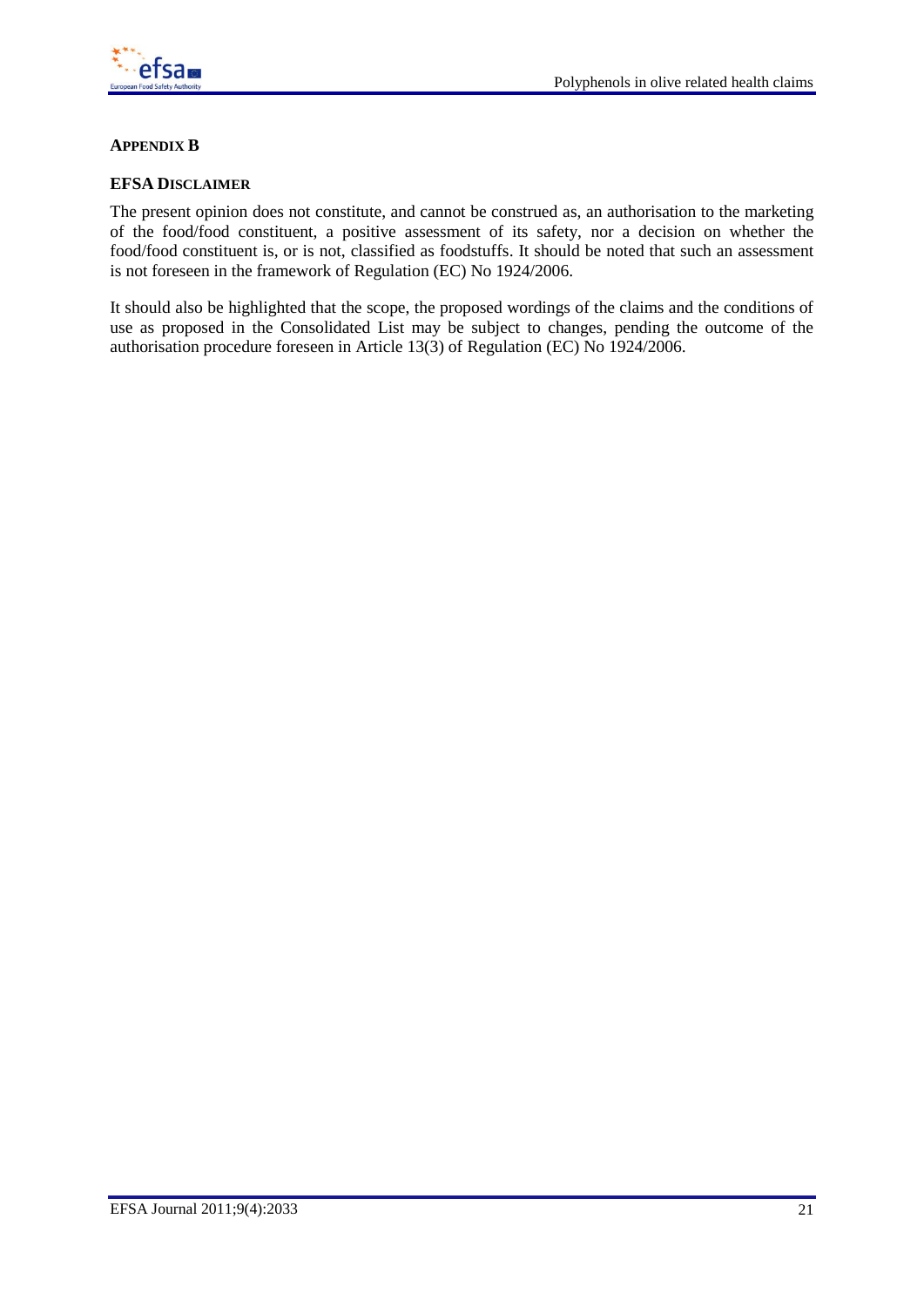

# **APPENDIX C**

Table 1. Main entry health claims related to polyphenols in olive, including conditions of use from similar claims, as proposed in the Consolidated List.

| ID   | <b>Food or Food constituent</b>                                                                                                                                                                                                 | <b>Health Relationship</b>                                                             | <b>Proposed wording</b>                                                                                                                                                                                                                                                                                                                                                                                                                                                                                  |  |  |
|------|---------------------------------------------------------------------------------------------------------------------------------------------------------------------------------------------------------------------------------|----------------------------------------------------------------------------------------|----------------------------------------------------------------------------------------------------------------------------------------------------------------------------------------------------------------------------------------------------------------------------------------------------------------------------------------------------------------------------------------------------------------------------------------------------------------------------------------------------------|--|--|
| 1333 | Olive Oil.                                                                                                                                                                                                                      | Reduces oxidative stress.                                                              | Olive Oil has antioxidant effects.                                                                                                                                                                                                                                                                                                                                                                                                                                                                       |  |  |
|      | <b>Conditions of use</b>                                                                                                                                                                                                        |                                                                                        |                                                                                                                                                                                                                                                                                                                                                                                                                                                                                                          |  |  |
|      | Consumption of at least two soup-spoonfuls $(23 g)$ of olive oil a day for at least three weeks,<br>in the context of a diet low in saturated fatty acids.                                                                      |                                                                                        |                                                                                                                                                                                                                                                                                                                                                                                                                                                                                                          |  |  |
| ID   | <b>Food or Food constituent</b>                                                                                                                                                                                                 | <b>Health Relationship</b>                                                             | <b>Proposed wording</b>                                                                                                                                                                                                                                                                                                                                                                                                                                                                                  |  |  |
| 1638 | Polyphenols from olive<br>(olive fruit, olive mild waste<br>waters or olive oil)                                                                                                                                                | Antioxidant properties                                                                 | Polyphenols from olive have an<br>antioxidant activity that may help<br>maintain healthy LDL cholesterol<br>level and lipid oxidation /<br>antioxidants                                                                                                                                                                                                                                                                                                                                                  |  |  |
|      | <b>Conditions of use</b>                                                                                                                                                                                                        |                                                                                        |                                                                                                                                                                                                                                                                                                                                                                                                                                                                                                          |  |  |
|      | 20 g Olivenöl mit einem Polyphenolgehalt von 200 mg/kg / Mind 2 mg Hydroxytyrosol<br>täglich<br>20 g of an olive oil with a polyphenol content of 200 mg/kg / Min 2 mg per day of<br>$\overline{\phantom{0}}$<br>hydroxytyrosol |                                                                                        |                                                                                                                                                                                                                                                                                                                                                                                                                                                                                                          |  |  |
|      |                                                                                                                                                                                                                                 |                                                                                        |                                                                                                                                                                                                                                                                                                                                                                                                                                                                                                          |  |  |
|      | Frucht/-Tagesdosis > 10 mg Polyphenole                                                                                                                                                                                          |                                                                                        |                                                                                                                                                                                                                                                                                                                                                                                                                                                                                                          |  |  |
| ID   | <b>Food or Food constituent</b>                                                                                                                                                                                                 | <b>Health Relationship</b>                                                             | <b>Proposed wording</b>                                                                                                                                                                                                                                                                                                                                                                                                                                                                                  |  |  |
| 1639 | Polyphenols from olive<br>(olive fruit, olive mild waste<br>waters or olive oil)                                                                                                                                                | Lipid metabolism                                                                       | Polyphenols are absorbed from olive<br>oil in the intestine and metabolized<br>there or in the liver, and have been<br>shown to be able to bind LDL in<br>vivo.<br>They have demonstrated scavenging<br>properties in vitro that ensure olive<br>oil stability and explain their ability<br>to protect LDL against oxidation.<br>Contributes to good HDL cholesterol<br>level.<br>Polyphenols from olive have an<br>antioxidant activity that may help<br>protect LDL cholesterol and lipid<br>oxidation |  |  |
|      | <b>Conditions of use</b>                                                                                                                                                                                                        |                                                                                        |                                                                                                                                                                                                                                                                                                                                                                                                                                                                                                          |  |  |
|      | $\overline{a}$<br>$\overline{\phantom{0}}$                                                                                                                                                                                      | Erwachsene. 300 Milligramm (mg). entspr. mind. 250 ml Rotwein                          |                                                                                                                                                                                                                                                                                                                                                                                                                                                                                                          |  |  |
|      | Erwachsene Männer. 300 Milligramm (mg) entspr. mind. 200 ml Grantapfelsaft<br>20 g of an olive oil with a polyphenol content of 200 mg/kg / Min 2 mg per day of<br>$\overline{a}$<br>hydroxytyrosol                             |                                                                                        |                                                                                                                                                                                                                                                                                                                                                                                                                                                                                                          |  |  |
| ID   | <b>Food or Food constituent</b>                                                                                                                                                                                                 | <b>Health Relationship</b>                                                             | <b>Proposed wording</b>                                                                                                                                                                                                                                                                                                                                                                                                                                                                                  |  |  |
| 1696 | Hydroxytyrosol simple<br>phenol; oleuropein complex<br>polyphenol belonging to ai<br>secoiridoids.                                                                                                                              | Antioxidant activity,<br>they protect body cells<br>and LDL from oxidative<br>damages. | Phenolic compounds from<br>extravergin olive oil are powerful<br>antioxidants and protect LDL<br>cholesterol from oxidative damage.                                                                                                                                                                                                                                                                                                                                                                      |  |  |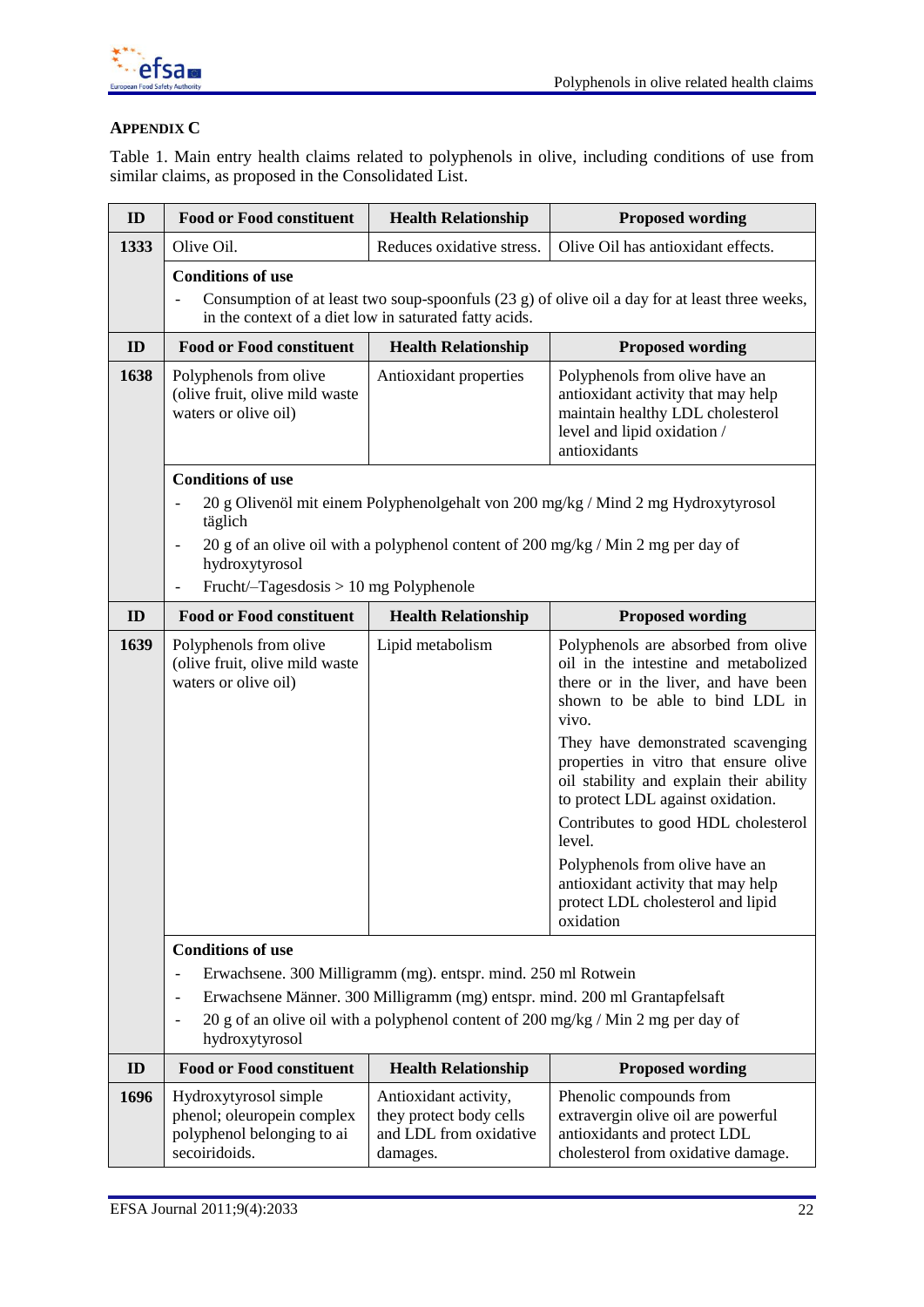

|      | <b>Conditions of use</b>                                                                                                                                                                                                                                                                                                                                                                                                                                                                                                                                                                                                                                                                                                                                                                                                                                                                                                                                                 |                                                                                                                                                                                                                                                      |                                                                                                                                                                                                                                                                                                                                                                                                                                                                                              |  |
|------|--------------------------------------------------------------------------------------------------------------------------------------------------------------------------------------------------------------------------------------------------------------------------------------------------------------------------------------------------------------------------------------------------------------------------------------------------------------------------------------------------------------------------------------------------------------------------------------------------------------------------------------------------------------------------------------------------------------------------------------------------------------------------------------------------------------------------------------------------------------------------------------------------------------------------------------------------------------------------|------------------------------------------------------------------------------------------------------------------------------------------------------------------------------------------------------------------------------------------------------|----------------------------------------------------------------------------------------------------------------------------------------------------------------------------------------------------------------------------------------------------------------------------------------------------------------------------------------------------------------------------------------------------------------------------------------------------------------------------------------------|--|
|      | 2-15 mg per day                                                                                                                                                                                                                                                                                                                                                                                                                                                                                                                                                                                                                                                                                                                                                                                                                                                                                                                                                          |                                                                                                                                                                                                                                                      |                                                                                                                                                                                                                                                                                                                                                                                                                                                                                              |  |
| ID   | <b>Food or Food constituent</b>                                                                                                                                                                                                                                                                                                                                                                                                                                                                                                                                                                                                                                                                                                                                                                                                                                                                                                                                          | <b>Health Relationship</b>                                                                                                                                                                                                                           | <b>Proposed wording</b>                                                                                                                                                                                                                                                                                                                                                                                                                                                                      |  |
| 1882 | Name of Food product:<br><b>Olive Biophenols</b><br>Description of food in terms<br>of food legislation<br>categories: Food supplement<br>Was food on Irish market<br>before 1st July 2007: No                                                                                                                                                                                                                                                                                                                                                                                                                                                                                                                                                                                                                                                                                                                                                                           | Health benefits of food:<br>A potent source of olive<br>biophenols with anti-<br>inflammatory properties<br>Do benefits relate to a<br>disease risk factor: No<br>Target group: All of the<br>general population<br>including children and<br>adults | Exact wording of claim as it appears<br>on product:<br>A potent source of olive biophenols<br>with anti-inflammatory properties<br>Examples of any alternative wording<br>that may be used in relation to claim:<br>Olive biophenols can reduce<br>inflammation related to Osteoarthritis<br>and Rheumatoid arthritis<br>Is claim a picture: No                                                                                                                                              |  |
|      | <b>Conditions of use</b><br>Number of nutrients/other substances that are essential to claimed effect: 1. Names of<br>nutrient/other substances and Quantity in Average daily serving: 100 miligrams Olive<br>Biophenols. Weight of average daily food serving: 200 miligram(s). Daily amount to be<br>consumed to produce claimed effect: 200 miligram(s). Number of food portions this equates<br>to in everyday food portions: 1. Are there factors that could interfere with bioavailability:<br>No. Length of time after consumption for claimed effect to become apparent: 1-2 weeks<br>depending on the individual's state of health. Is there a limit to the amount of food which<br>should be consumed in order to avoid adverse health effects: No. Where applicable outline<br>nutritional composition (g per 100g) of food: Total Fat: .00, Saturated Fat: 1.24, Trans Fat:<br>.08, Sugar: .00, Salt: .00, Sodium: .07<br><b>Comments from Member States</b> |                                                                                                                                                                                                                                                      |                                                                                                                                                                                                                                                                                                                                                                                                                                                                                              |  |
|      | Further references to support this claim were provided by the FBO - these are included in a<br>separate document (identified by claim number - additional information).                                                                                                                                                                                                                                                                                                                                                                                                                                                                                                                                                                                                                                                                                                                                                                                                  |                                                                                                                                                                                                                                                      |                                                                                                                                                                                                                                                                                                                                                                                                                                                                                              |  |
| ID   | <b>Food or Food constituent</b>                                                                                                                                                                                                                                                                                                                                                                                                                                                                                                                                                                                                                                                                                                                                                                                                                                                                                                                                          | <b>Health Relationship</b>                                                                                                                                                                                                                           | <b>Proposed wording</b>                                                                                                                                                                                                                                                                                                                                                                                                                                                                      |  |
| 2865 | Polyphenols (from Olea<br>europaea extract).                                                                                                                                                                                                                                                                                                                                                                                                                                                                                                                                                                                                                                                                                                                                                                                                                                                                                                                             | Antioxidant properties.                                                                                                                                                                                                                              | Polyphenols contained in this product<br>have an antioxidant effect/<br>polyphenols contained in this product<br>ensure protective effect on the<br>organism/ensure an antioxidant<br>action/help prevent oxidative tissue<br>damage.<br>Help mop up free radicals in<br>cells/helps guard against the damage<br>caused by free radicals induced by<br>pollution.<br>Polyphenols from olive have an<br>antioxidant activity that may help<br>protect LDL cholesterol and lipid<br>oxidation. |  |
|      | <b>Conditions of use</b><br>up to 200 mg/day                                                                                                                                                                                                                                                                                                                                                                                                                                                                                                                                                                                                                                                                                                                                                                                                                                                                                                                             |                                                                                                                                                                                                                                                      |                                                                                                                                                                                                                                                                                                                                                                                                                                                                                              |  |
| ID   | <b>Food or Food constituent</b>                                                                                                                                                                                                                                                                                                                                                                                                                                                                                                                                                                                                                                                                                                                                                                                                                                                                                                                                          | <b>Health Relationship</b>                                                                                                                                                                                                                           | <b>Proposed wording</b>                                                                                                                                                                                                                                                                                                                                                                                                                                                                      |  |
| 3467 | OLEA EUROPAEA L.                                                                                                                                                                                                                                                                                                                                                                                                                                                                                                                                                                                                                                                                                                                                                                                                                                                                                                                                                         | Contributes to body<br>defences against external<br>agents.                                                                                                                                                                                          | Increases the physiological resistance<br>of the organism in case of severe<br>ambiance conditions.                                                                                                                                                                                                                                                                                                                                                                                          |  |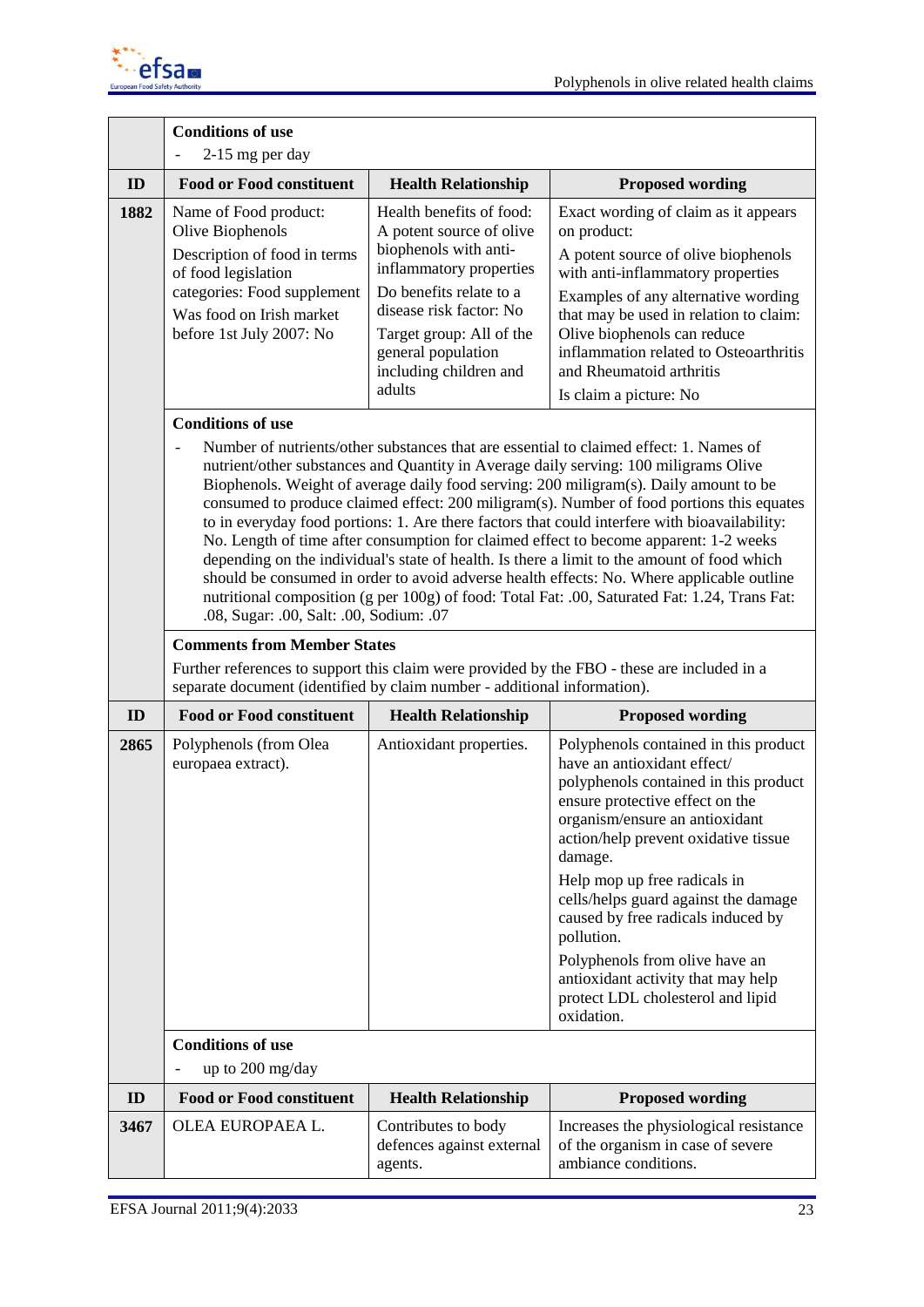

|      | <b>Conditions of use</b>                                                                                                                                                                            |                                                                         |                                                                                                                                                                                        |  |  |
|------|-----------------------------------------------------------------------------------------------------------------------------------------------------------------------------------------------------|-------------------------------------------------------------------------|----------------------------------------------------------------------------------------------------------------------------------------------------------------------------------------|--|--|
|      | 250-500 mg (standardized extract), 1-3 times a day. Tea: 3-4 cups, 2 teaspoonfuls of herb<br>per cup throughout the day (dietary supplement should be standardized to 4-23% oleuropein<br>per dose) |                                                                         |                                                                                                                                                                                        |  |  |
|      | No clarification provided by Member States                                                                                                                                                          |                                                                         |                                                                                                                                                                                        |  |  |
| ID   | <b>Food or Food constituent</b>                                                                                                                                                                     | <b>Health Relationship</b>                                              | <b>Proposed wording</b>                                                                                                                                                                |  |  |
| 3468 | <b>OLEA EUROPAEA L.</b>                                                                                                                                                                             | Contributes to the upper<br>respiratory tract health.                   | Helps the upper respiratory tract.                                                                                                                                                     |  |  |
|      | <b>Conditions of use</b>                                                                                                                                                                            |                                                                         |                                                                                                                                                                                        |  |  |
|      | 250-500 mg (standardized extract), 1-3 times a day. Tea: 3-4 cups, 2 teaspoonfuls of herb<br>per cup throughout the day (dietary supplement should be standardized to 4-23% oleuropein<br>per dose) |                                                                         |                                                                                                                                                                                        |  |  |
|      | No clarification provided by Member States                                                                                                                                                          |                                                                         |                                                                                                                                                                                        |  |  |
| ID   | <b>Food or Food constituent</b>                                                                                                                                                                     | <b>Health Relationship</b>                                              | <b>Proposed wording</b>                                                                                                                                                                |  |  |
| 3779 | OLEA EUROPAEA L.                                                                                                                                                                                    | Can help to maintain a<br>normal function of<br>gastrointestinal tract. | Contributes to the functions of the<br>intestinal tract. Supports the function<br>of intestinal tract.                                                                                 |  |  |
|      | <b>Conditions of use</b>                                                                                                                                                                            |                                                                         |                                                                                                                                                                                        |  |  |
|      | 250-500 mg (standardized extract), 1-3 times a day. Tea: 3-4 cups, 2 teaspoonfuls of herb<br>per cup throughout the day (dietary supplement should be standardized to 4-23% oleuropein<br>per dose) |                                                                         |                                                                                                                                                                                        |  |  |
|      | No clarification provided by Member States                                                                                                                                                          |                                                                         |                                                                                                                                                                                        |  |  |
| ID   | <b>Food or Food constituent</b>                                                                                                                                                                     | <b>Health Relationship</b>                                              | <b>Proposed wording</b>                                                                                                                                                                |  |  |
| 3781 | OLEA EUROPAEA L.                                                                                                                                                                                    | Contributes to the<br>maintenance of a normal<br>blood pressure.        | Traditionally known for helping the<br>blood circulation and vascular<br>pressure.                                                                                                     |  |  |
|      | <b>Conditions of use</b>                                                                                                                                                                            |                                                                         |                                                                                                                                                                                        |  |  |
|      | Leaf $/2 - 2$ g daily as infusion with water<br>$\overline{\phantom{0}}$                                                                                                                            |                                                                         |                                                                                                                                                                                        |  |  |
|      | $\overline{\phantom{0}}$<br>per dose)                                                                                                                                                               |                                                                         | 250-500 mg (standardized extract), 1-3 times a day. Tea: 3-4 cups, 2 teaspoonfuls of herb<br>per cup throughout the day (dietary supplement should be standardized to 4-23% oleuropein |  |  |